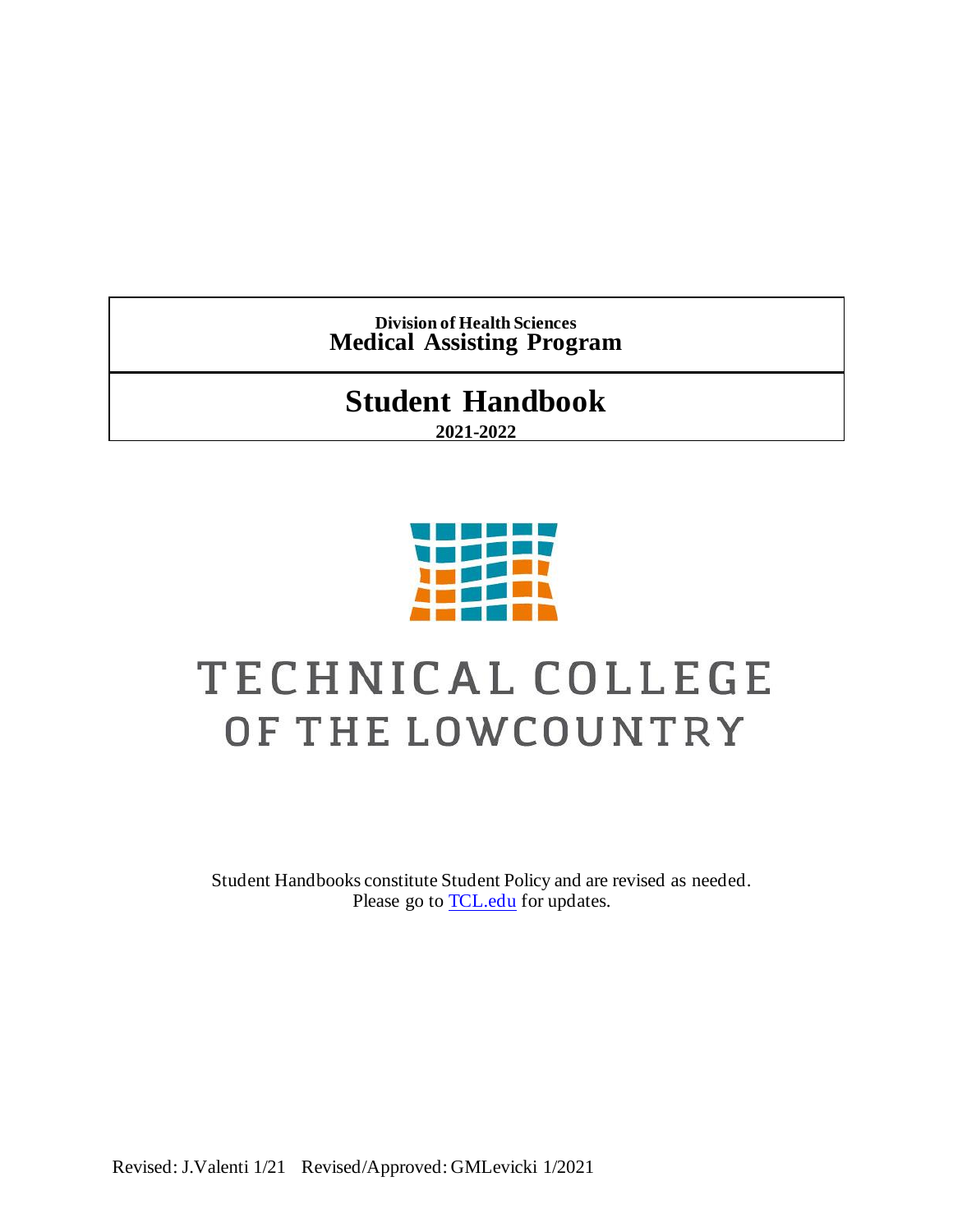#### **TECHNICAL COLLEGE OF THE LOWCOUNTRY**

**921 Ribaut Road**

**Mailing address: P.O. Box 1288 Beaufort, SC 29901-1288 (843) 525-8324 1-800-768-8252 www.tcl.edu**

# **MEDICAL ASSISTANT PROGRAM CONTACTS**

**(843) 525-8267**

| <b>Name</b>                                     | <b>Title</b>                    | <b>Telephone</b> |       | <b>Office E-Mail Address</b> |
|-------------------------------------------------|---------------------------------|------------------|-------|------------------------------|
| Jaclyn Valenti, RMA, AS,<br>BA, MEd.            | <b>MA Program Director</b>      | 525-8228         | 4/111 | jvalenti@tcl.edu             |
| Glenn Levicki, DHA, MSRS,<br>R.T. (R) (MR) (CT) | Dean, Health Sciences Division  | 525-8276         | 4/109 | glevicki@tcl.edu             |
| <b>Becky Callahan</b>                           | <b>Administrative Assistant</b> |                  |       | bcallahan@tcl.edu            |
| <b>LaQuetta Washington</b>                      | <b>Administrative Support</b>   | 525-8267         | 4/101 | Iwashington@tcl.edu          |

#### **The Medical Assistant Program Student Handbook**

**The Medical Assistant Program Student Handbook serves to supplement the College Catalog/Student Handbook and the Division of Health Sciences Handbook in order to provide additional guidance for students enrolled in the Medical Assistant Program at the Technical College of the Lowcountry. It thus outlines policies specific to the Medical Assistant student. It also provides a framework for student performance and behaviors. Students are expected to become familiar with the content of this handbook. Should a student have questions or concerns related to the content of this handbook, he or she should contact the Director of the Medical Assistant Program immediately for clarification and resolution. Students are required to sign a Student Handbook Agreement verifying that they have received, read and understand the contents of this handbook and that they agree to abide by the handbook during their tenure in the program. Students should however understand that as the MA program continues to evolve, certain aspects of the program including but not limited to the curriculum plan, course work and clinical education may change. Students will be advised of such changes, but should also periodically check the TCL website for the latest updates.**

#### **Accreditation Status**

**Technical College of the Lowcountry is accredited by the Southern Association of Colleges and Schools Commission on Colleges to award Associate Degrees, Diplomas, and Certificates. Contact the Commission on Colleges at 1866 Southern Lane, Decatur, Georgia 30033-4097 or call 404-679-4500 for questions about the accreditation of Technical College of the Lowcountry.**

#### **Statement of Non-Discrimination**

**The Technical College of the Lowcountry is committed to a policy of equal opportunity for all qualified applicants for admissions or employment without regard to race, gender, national origin, age, religion, marital status, veteran status, disability, or political affiliation or belief. All programs, activities, rights and privileges generally accorded or made available are provided on a nondiscriminatory basis.**

#### **Americans with Disabilities Act**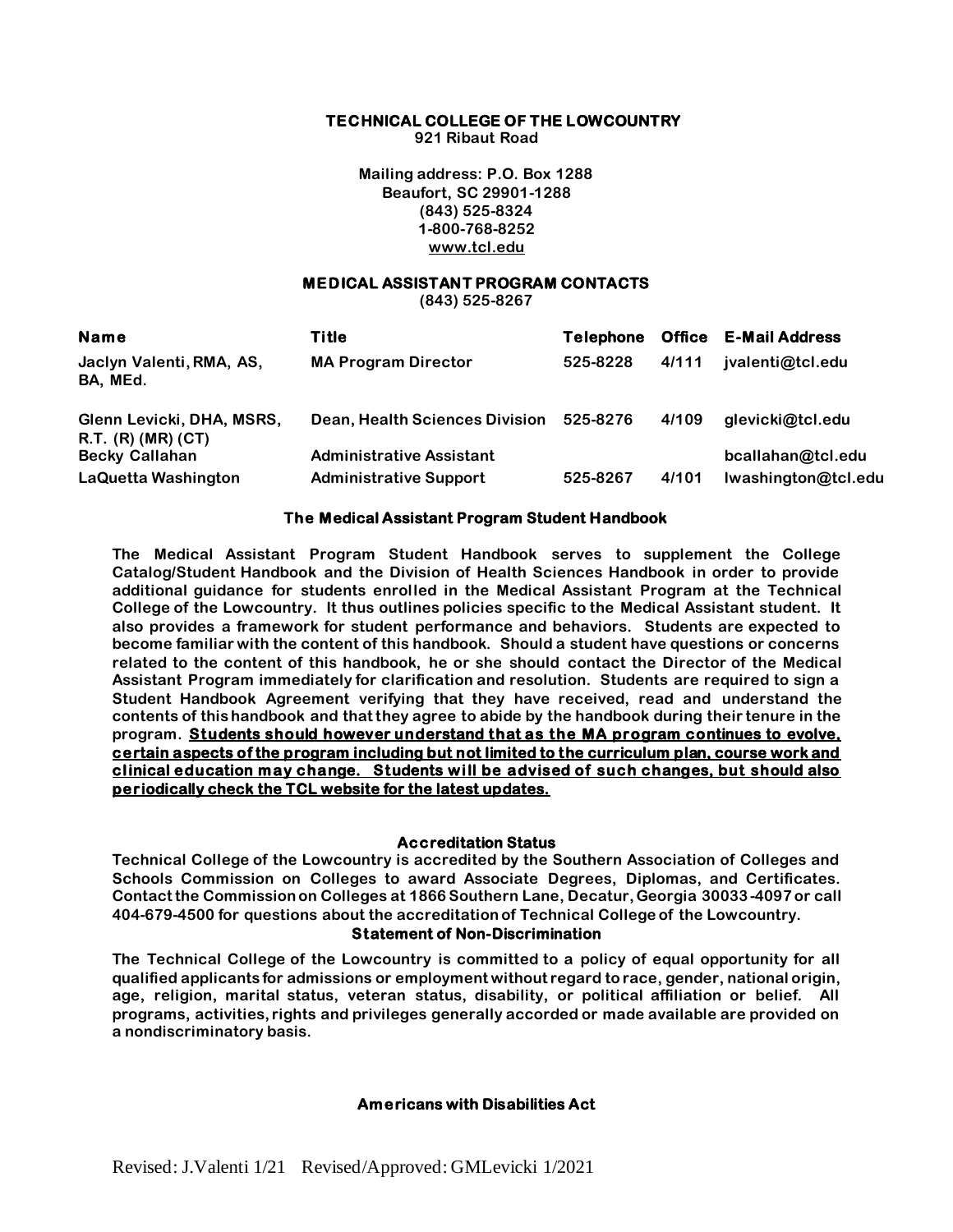**In accordance with the mission of the Technical College of the Lowcountry to provide quality affordable education to all citizens of the service area, the College complies with the requirements of the Americans with Disabilities (ADA). The President of the Technical College of the Lowcountry has appointed an ADA Coordinator and established an ADA committee to implement procedures in compliance with the Americans with Disabilities Act. The ADA contacts are: Director of Student Support Services (843-525-8228) and Vice President of Finance (843-525- 8251).** 

**The Technical College of the Lowcountry provides access, equal opportunity and reasonable accommodation in its services, programs, activities, education and employment for individuals with disabilities. To request disability accommodation, contact the counselor for students with disabilities at (843) 525-8228 during the first ten business days of the academic term.** 

#### **Complaints**

**Concerns or complaints may arise that are outside the scope of the grievance procedure or that cannot be resolved by communication with the Technical College of the Lowcountry MA Program faculty. Individuals may use the "Contact TCL" link on the TCL web page to file such concerns. Remarks submitted via the website are first read by a member of the TCL public relations department. The public relations department will forward the complaint to the appropriate personnel. Complaints against the MA Program, are forwarded to the Health Sciences Division Dean, who then discusses the issue with the MA Program Director. Once an investigation is completed, the MA Program Director, the Division Dean and the Vice President for Academic Affairs review the findings and determine the appropriate course of action. Documentation regarding complaints is stored with the Program Director and the Dean.**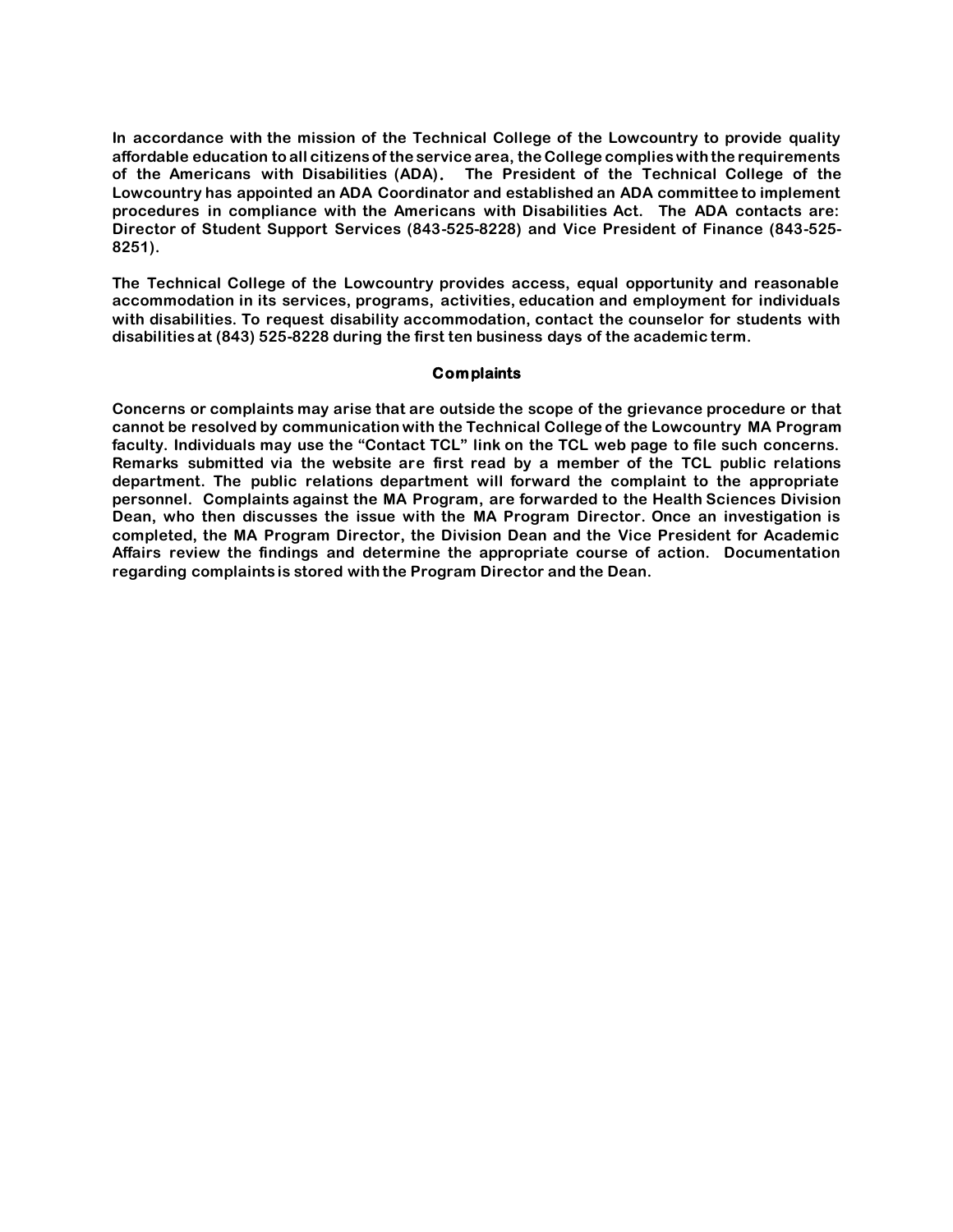# **TABLE OF CONTENTS**

|                                                                                                 | $5 - 10$ |
|-------------------------------------------------------------------------------------------------|----------|
| <b>Program Summary</b>                                                                          |          |
| <b>Program Philosophy</b>                                                                       |          |
| <b>Program Mission</b>                                                                          |          |
| <b>Program Outcomes</b>                                                                         |          |
| <b>Program Goals</b>                                                                            |          |
| <b>Program Curriculum</b>                                                                       |          |
| <b>Standards for Progression and Graduation</b>                                                 |          |
| Re-entry into the MA Program                                                                    |          |
| <b>Course Exam Procedures</b>                                                                   |          |
| <b>Grading Methodology</b>                                                                      |          |
| <b>Academic Misconduct</b>                                                                      |          |
| <b>Classroom Computer Policy</b>                                                                |          |
| <b>Cell Phone and Electronic Devices Policy</b>                                                 |          |
| <b>Attendance</b>                                                                               |          |
| <b>Program Expenses</b>                                                                         |          |
| <b>Graduation/Licensure Expenses</b>                                                            |          |
|                                                                                                 |          |
| <b>American Association of Medical Assistants (AAMA)</b>                                        |          |
| <b>Guidelines for Professional Conduct</b>                                                      |          |
| <b>Professional Conduct in Patient Care Environments</b>                                        |          |
| <b>Personal Appearance</b>                                                                      |          |
| <b>MED Classroom and Laboratory Attire</b>                                                      |          |
| <b>MA Laboratory</b>                                                                            |          |
|                                                                                                 |          |
| <b>Overview of the TCL Clinical Education/Externship</b>                                        |          |
| <b>Attendance</b>                                                                               |          |
| <b>Clinical Education Schedule</b>                                                              |          |
| <b>Assignment of Clinical Education Sites</b>                                                   |          |
| <b>Conviction of a Crime</b>                                                                    |          |
| <b>Clinical Site Visits by TCL MA Faculty</b>                                                   |          |
| The responsibilities of the student are to                                                      |          |
| <b>Student Accountability</b>                                                                   |          |
| <b>Student Use of Downtime</b>                                                                  |          |
| <b>Student Dress Code and Personal Appearance</b>                                               |          |
|                                                                                                 |          |
| Safety                                                                                          | 18-19    |
| <b>MA Laboratory Safety and Informed Consent</b>                                                |          |
| <b>General Safety Rules</b>                                                                     |          |
| <b>Serious Injury or Illness Procedures</b>                                                     |          |
| <b>Physical Plant/Building Problems</b>                                                         |          |
| <b>Safety Procedures at Clinical Education Sites</b>                                            |          |
| <b>Appendix A</b><br><b>Standards of Ethical Conduct for the Physical Therapist Assistant20</b> |          |
| <b>Appendix B</b>                                                                               |          |
|                                                                                                 |          |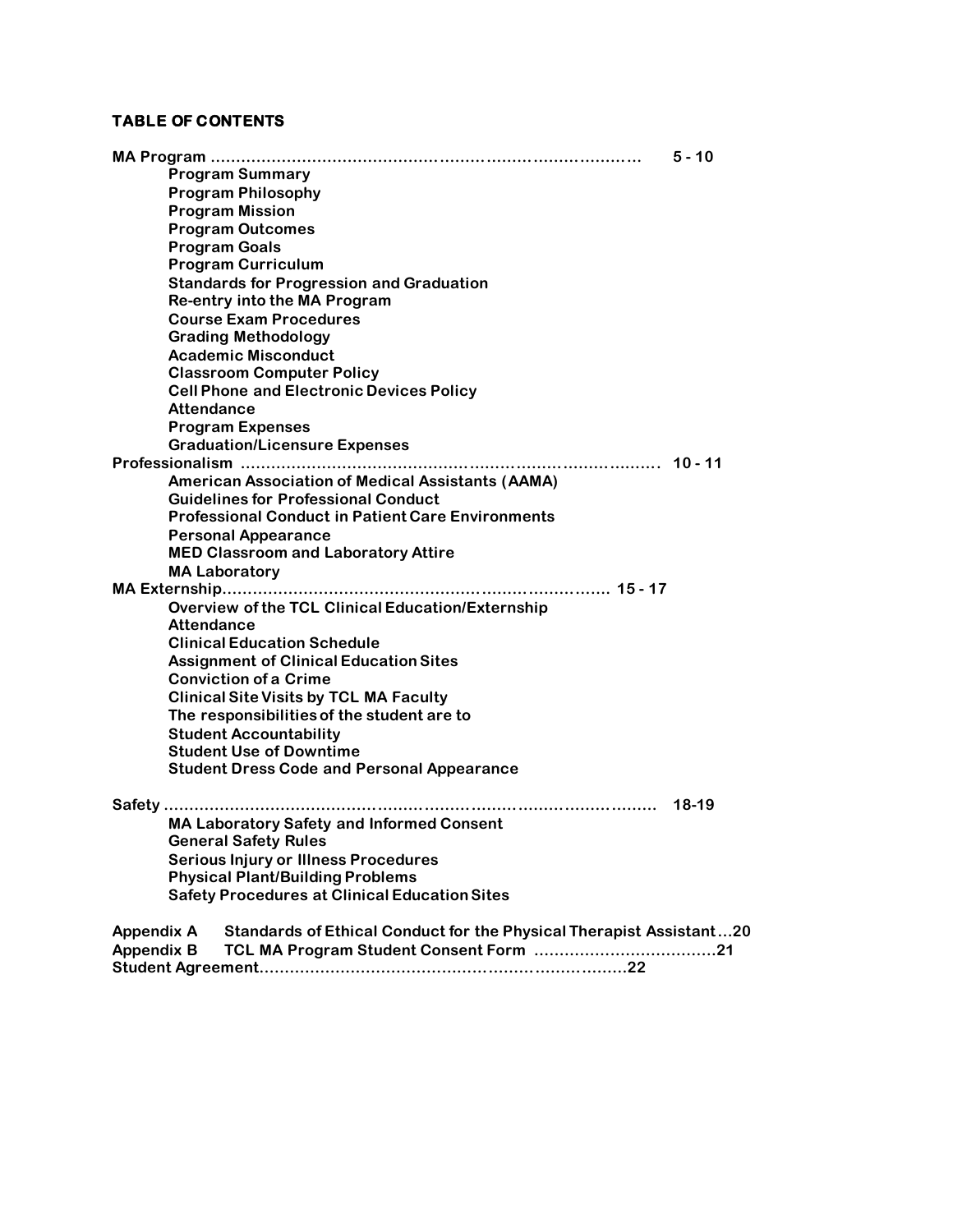# **The Medical Assistant Program**

#### **Program Summary**

**The TCL Medical Assisting program prepares graduates in three-semesters with 40-credit-hours. Courses includes general education, science and medical assisting that are taught in the classroom, and various clinical sites within a 60-mile radius. Students must complete 160 hours of off-campus clinical experiences as part of curriculum in order to graduate and become eligible to take a credentialing examination. Students will be awarded a medical assisting certificate in health science upon satisfactory completion.**

**Medical Assistants are multi-skilled health professionals specifically educated to work mostly in ambulatory settings performing administrative and clinical duties under the supervision of a physician. The practice of medical assisting directly influences the public's health and well-being and requires mastery of a complex body of knowledge and specialized skills. Duties include (but are not limited to) making appointments, coding & billing insurances, vital signs, preparing patients for physical examination, phlebotomy, performing laboratory work, EKG, and other duties.**

#### **Program Philosophy**

**The philosophy of the Medical Assistant (MA) Program is consistent with the mission of the Technical College of the Lowcountry (TCL). The MA Program faculty serve the profession, community and society. Both TCL and the MA Program strive to create an atmosphere of excellence in teaching and learning. Within the college's open atmosphere of shared values, the MA Program encourages creativity, innovation, and resourcefulness among its students and faculty. With these commitments, a positive, student-centered environment is created and individuals are empowered to learn and develop throughout their lifetimes.** 

**Medical Assistant education uses professional, scientific, and clinical application teachings to provide students with the opportunities to meet their learning needs. It is the responsibility of the faculty to develop, implement, and evaluate the program and to promote an environment that fosters mutual respect and the development of self-initiated personal and professional goals. It is the responsibility of the student to be an active, committed partner in the educational process by critically examining information and reflecting upon concepts, beliefs, and ideas. Only through this partnership will both student and program outcomes be achieved.**

# **Program Mission**

**The mission of the Medical Assistant Program at Technical College of the Lowcountry is to provide the community with highly trained, competent Medical Assistants. To support this mission, the goal of the program is to provide a comprehensive curriculum to prepare the student with the knowledge and abilities necessary for entry-level practice and to provide eligibility to successfully sit for a national credentialing exam.** 

#### **Program Outcomes**

**The Medical Assistant program at TCL will cross-train students to perform administrative and clinical duties requiring success in the Standards and Guidelines for the Accreditation of Educational Programs in Medical Assisting adopted by the American Association of Medical Assistants(AAMA) Medical Assisting Education Review Board (MAERB) and the Commission on Accreditation of Allied Health Education Programs(CAAHEP). This program will also follow and require student success of the Educational Competencies for the Medical Assistant (ECMA) created by (MAERB) which will be used in a variety of ways by the educators.**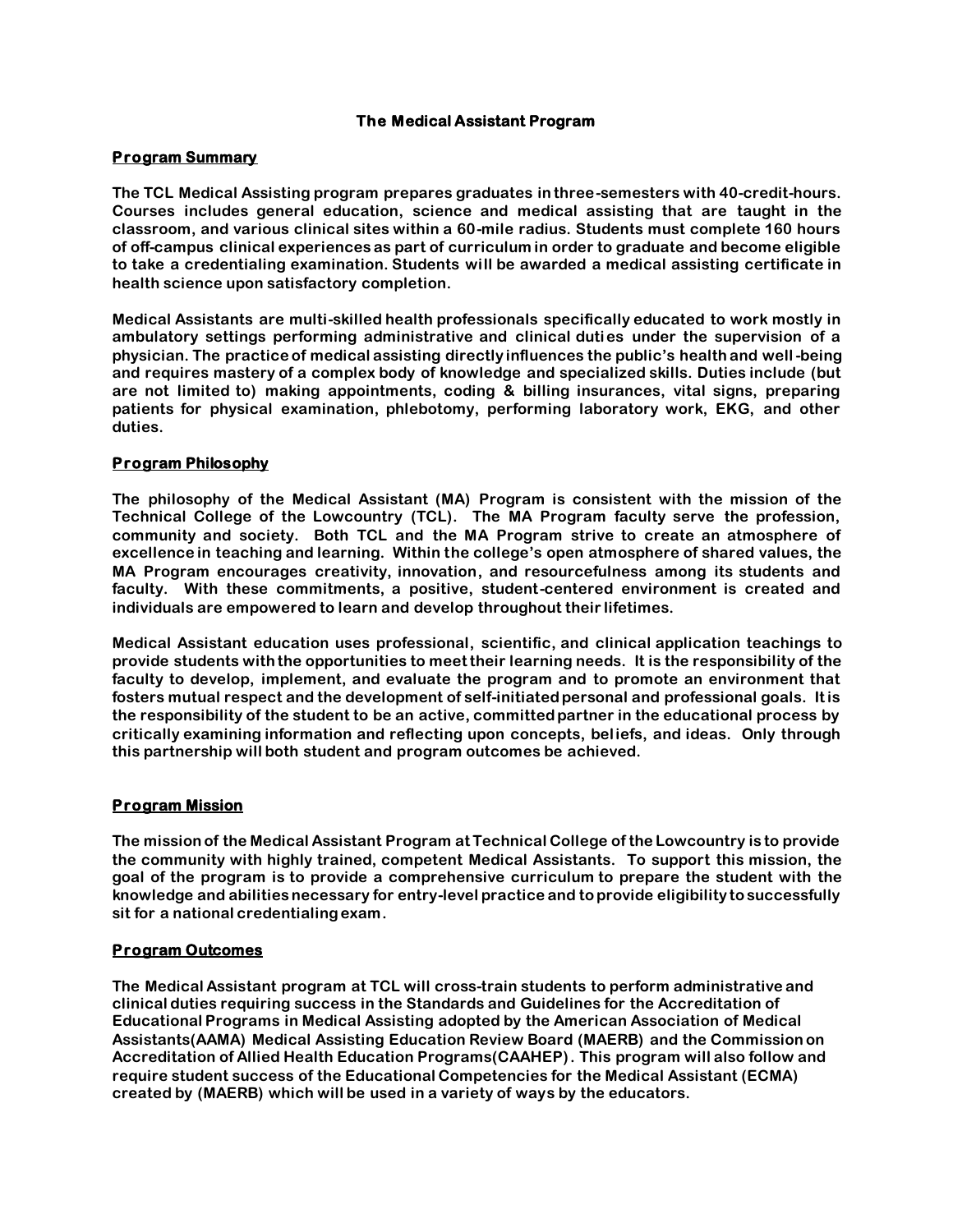**Administrative Duties (may include, but not limited to): Using computer applications Answering telephones Greeting patients Updating and filing patient medical records Coding and filling out insurance forms Scheduling appointments Arranging for hospital admissions and laboratory services Handling correspondence, billing, and bookkeeping** 

**Clinical Duties (may include, but not limited to): Taking medical histories Explaining treatment procedures to patients Preparing patients for examination Assisting the physician during exams Collecting and preparing laboratory specimens Performing basic laboratory tests Instructing patients about medication and special diets Preparing and administering medications as directed by a physician Authorizing prescription refills as directed Drawing blood Taking electrocardiograms Removing sutures and changing dressings** 

**Patient Liaison | Medical assistants are instrumental in helping patients feel at ease in the physician's office and often explain the physician's instructions.**

**PCMH Team Member | Medical assistants are essential members of the Patient-Centered Medical Home team. According to a survey by the Healthcare Intelligence Network, medical assistants ranked as one of the top five professionals necessary to the PCMH team.**

# **Program Goals**

- **At successful completion and conclusion of program 100% of students will be entry level medical assistants**
- **80% of graduates will pass a national credentialing exam on the first attempt.**
- **75% of graduates who seek employment as an MA will be employed with 6 months of passing the credentialing exam**
- **85% of employers responding to the Employer Survey will rate TCL new graduate employees as either Neutral (acceptable), Agree, or Strongly Agree with declarations that state they meet or exceed expectation for all items listed under Cognitive Domain**
- **85% of employers responding to the Employer Survey will rate TCL new graduate employee as either Neutral (acceptable), Agree, or Strongly Agree with declarations that state they meet or exceed expectation for all items listed under Psychomotor Domain**
- **85% of employers responding to the Employer Survey will rate TCL new graduate employees as either Neutral (acceptable), Agree, or Strongly Agree with declarations that state they meet or exceed expectation for all items listed under Affective Domain**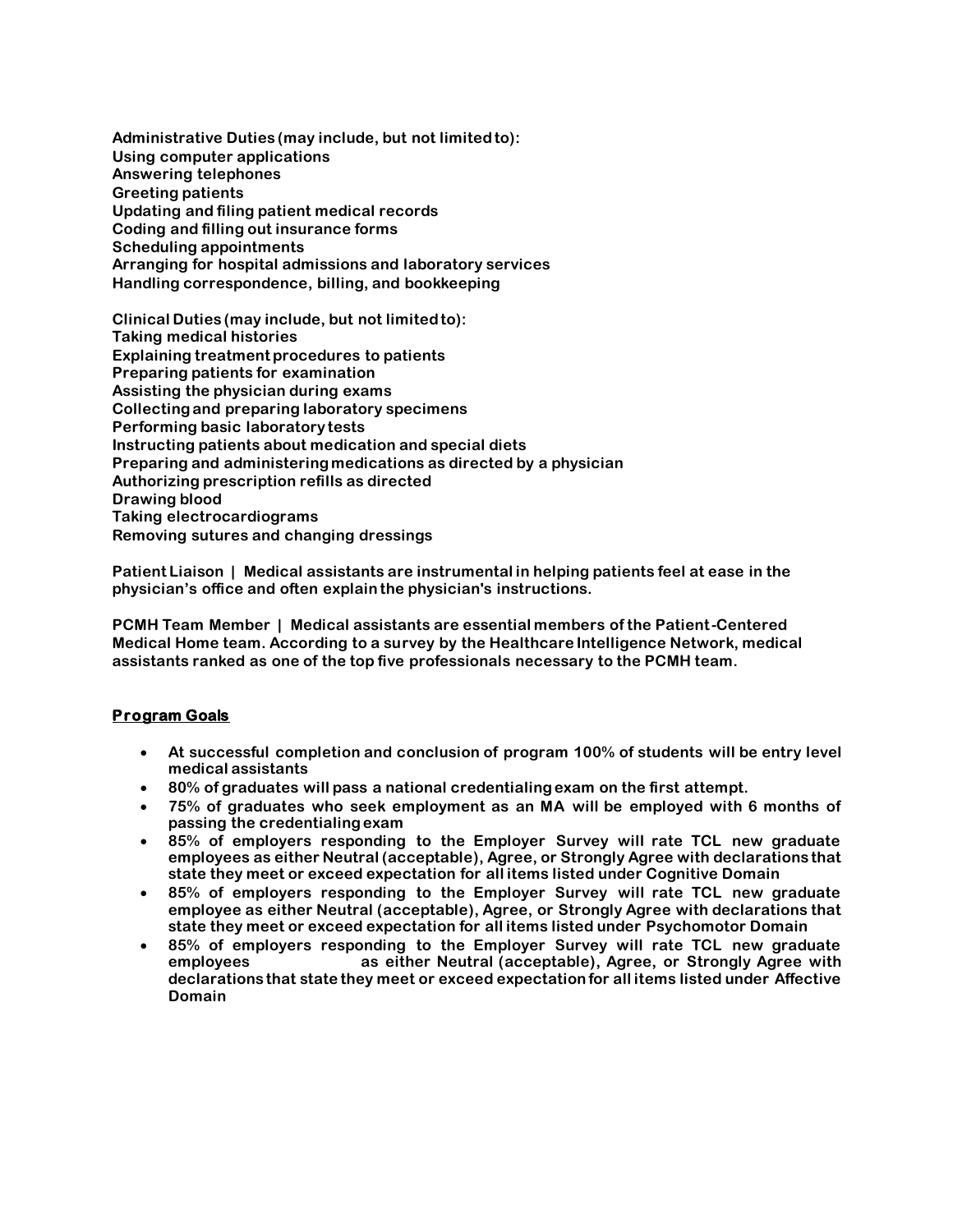#### **Program Curriculum**

**The Medical Assistant (MA) Program at Technical College of the Lowcountry (TCL) is a rigorous and challenging curriculum. The curriculum is designed as a progression of increasing complexity. Pre-requisites and co-requisites thus have been established for each technical course within the program. In order to complete the program as outlined all MA courses (indicated with the course abbreviation MED) should be taken in the semester indicated below:** 

**PROGRAM COURSES COURSE NUMBER & TITLE CREDITS**

**AHS 102 Medical Terminology 3.00 BIO 112 Basic Anatomy and Physiology 4.00 CPT 170 Microcomputer Applications . 030 ENG 101 English Composition I 3.00 MED 103 Medical Assisting Introduction 3.00 MED 104 Medical Assisting Administrative Procedures 4.00 MED 109 Medical Business Records 3.00 MED 112 Medical Assisting Pharmacology 2.00 MED 113 Basic Medical Laboratory Techniques 3.00 MED 114 Medical Assisting Clinical Procedures 4.00 MED 117 Clinical Practice 5.00 MED 124 Medical Computer Practicum 3.00**

**Suggested Curriculum:**

#### **Version I**

**FALL/SPRING SEMESTER I (6-7 CREDITS EACH) AHS 102 Medical Terminology 3.00 BIO 112 Basic Anatomy and Physiology 4.00 CPT 170 Microcomputer Applications 3.0 ENG 101 English Composition I 3.00**

**FALL SEMESTER II MED 103 Medical Assisting Introduction 3.00 MED 104 Medical Assisting Administrative Procedures 4.00 MED 112 Medical Assisting Pharmacology 2.00**

**SPRING SEMESTER II MED 109 Medical Business Records 3.00 MED 113 Basic Medical Laboratory Techniques 3.00 MED 114 Medical Assisting Clinical Procedures 4.00**

**SUMMER SEMESTER II MED 117 Clinical Practice 5.00 MED 124 Medical Computer Practicum 3.00**

#### **Version II**

**FALL SEMESTER AHS 102 Medical Terminology 3.00 BIO 112 Basic Anatomy and Physiology 4.00**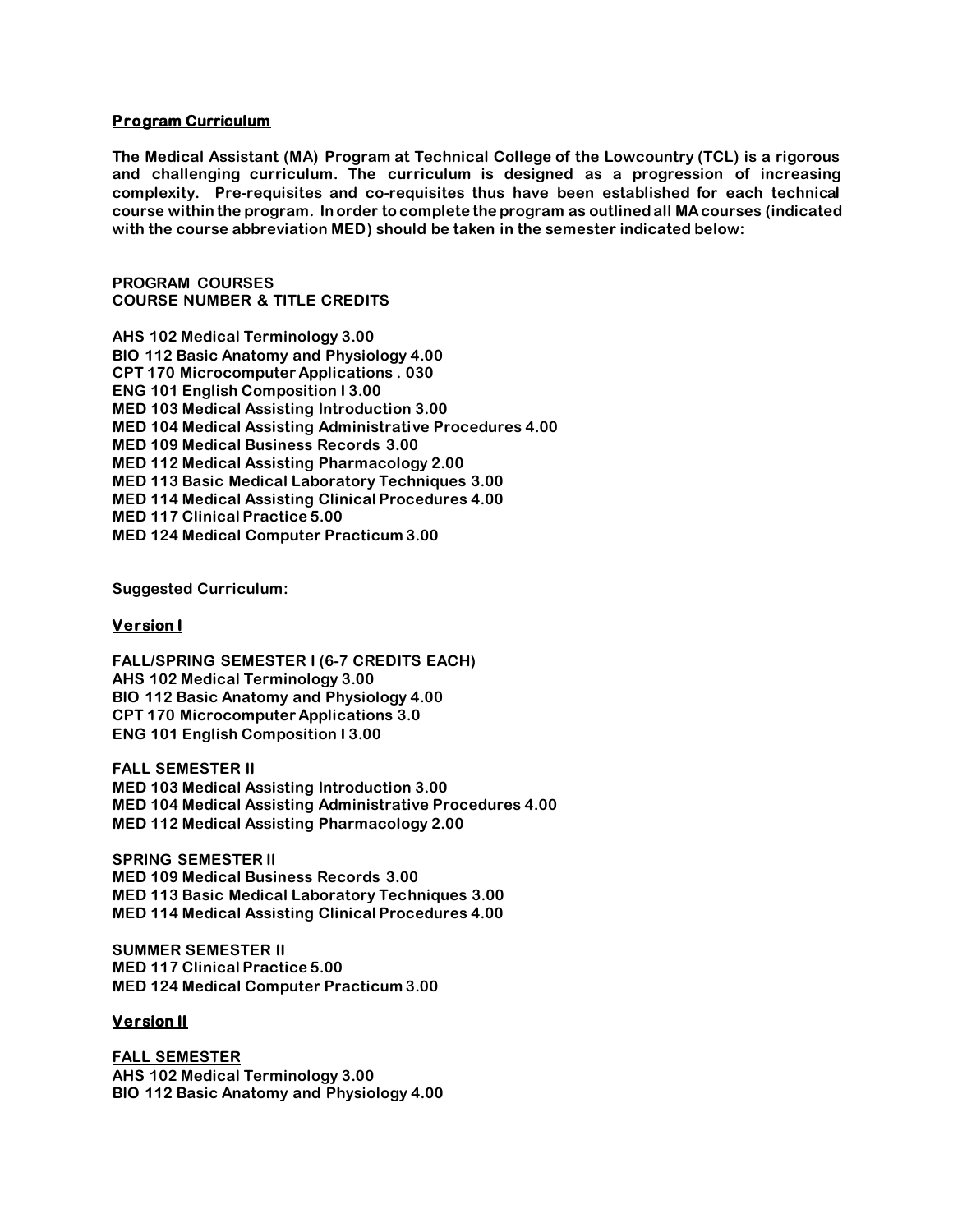**MED 103 Medical Assisting Introduction 3.00 MED 104 Medical Assisting Administrative Procedures 4.00 MED 112 Medical Assisting Pharmacology 2.00**

**SPRING SEMESTER CPT 170 Microcomputer Applications 3.0 ENG 101 English Composition I 3.00 MED 109 Medical Business Records 3.00 MED 113 Basic Medical Laboratory Techniques 3.00 MED 114 Medical Assisting Clinical Procedures 4.00**

**SUMMER SEMESTER MED 117 Clinical Practice 5.00 MED 124 Medical Computer Practicum 3.00**

#### **Standards for Progression and Graduation**

- **1. Progression in the Medical Assisting program is dependent on satisfying course prerequisites, co-requisites and maintaining a grade of "C" or better for all courses in the curriculum. No course in the Medical Assisting curriculum may be taken more than twice without meeting the criteria for academic forgiveness and admission. All courses in the major of MA must be completed within a three-year period from date of entry.**
- **2. All courses must have prerequisites completed prior to progressing in the program. See the current college catalog and academic health science advisor.**
- **3. Students will be required to submit to drug testing upon entrance to the program and periodically throughout the program. Additionally, a student may be required to submit to drug testing at the request of the clinical facility, Dean of Health Sciences, or Program Director. The cost for the drug testing will be the student's responsibility.**

**Refer to the Health Sciences Division Handbook for further information on Standards for Academic Progress.**

#### **Re-entry into the MA Program**

#### **PROGRAM REENTRY**

**The MA program does not offer a reentry option. Students who are admitted but do not complete the program are eligible to reapply to the program if they meet admission criteria. Students who reapply shall also only be considered once all new student applications are reviewed and there is available seating.**

#### **Course Exam Procedures**

**The following guidelines are enforced during examinations given in the classroom.** 

- **1. Only instructor approved electronic devices and calculators are allowed on the desk. Usage during class time should be only assigned or approved research determined by instructor.**
- **2. If a student must leave the room during a test, the test is turned in as complete prior to leaving. Students may not leave and return.**
- **3. If a student wishes to speak with a proctor during an exam, he/she must raise his/her hand and wait for the proctor to approach. The proctor/faculty will not answer questions about the test while it is being administered.**
- **4. Testing accommodations for students with learning disabilities can only be made based on written documentation from the TCL ADA Officer. It is the student's responsibility to**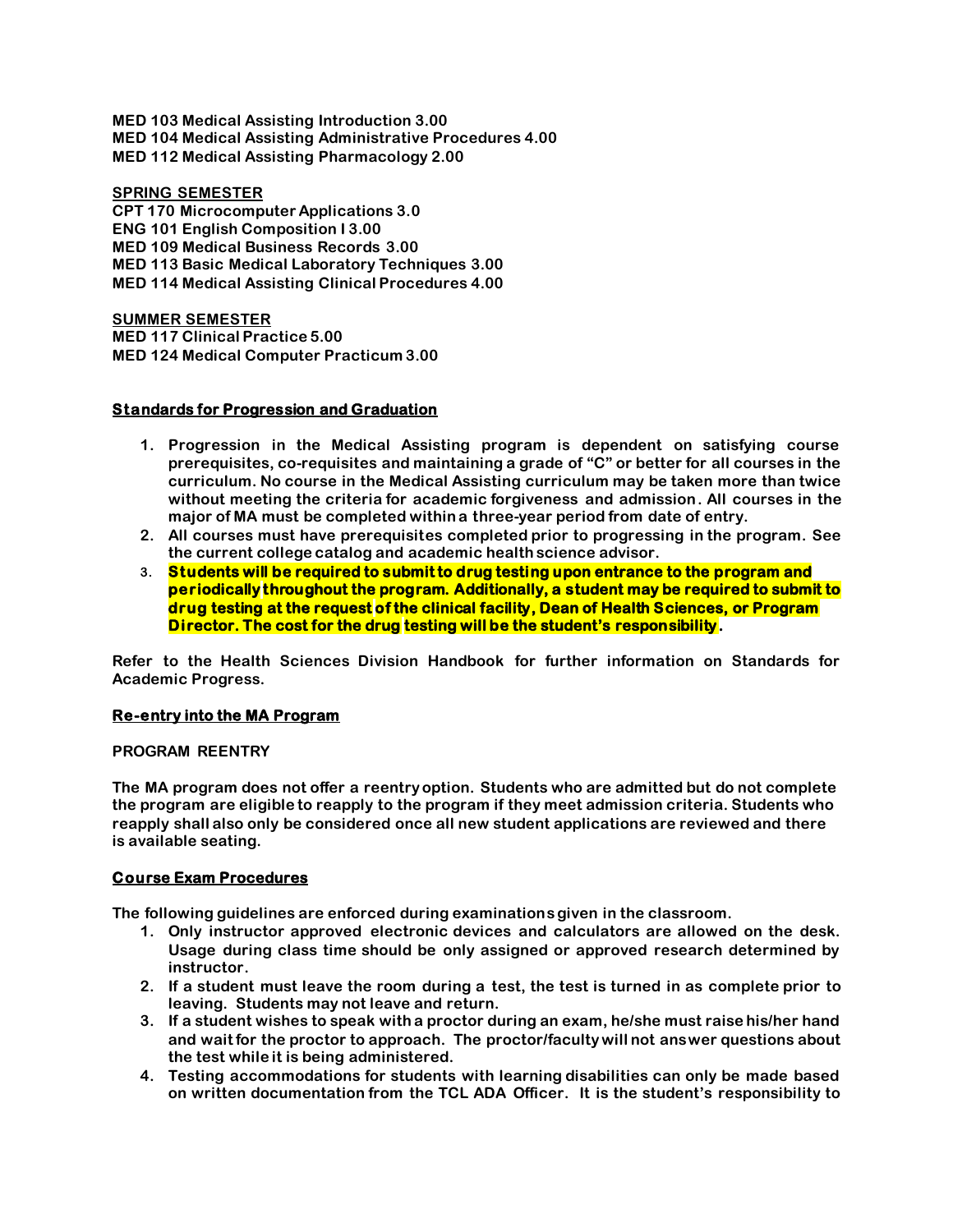**contact the ADA Officer (843-525-8219) to make an appointment for evaluation.** 

- **5. The proctor may institute additional testing procedures.**
- **6. Students unable to attend a scheduled exam must notify the course coordinator prior to the exam administration. Students who arrive more than 10 minutes after an exam has started may not be allowed to take the exam and may receive a grade of 0.**

# **Grading Methodology**

- **1. All assignments are due on the date scheduled and no late assignments will be accepted. A grade of "0" will be given if projects or assignments are not turned in on time. If you are not going to attend class then you must turn the assignment in to the inst ructor prior to date due or scan and email it by the day it is due.**
- **2. A grade of '0' will be recorded for missed tests except under extenuating circumstances. In order for a makeup test to be considered, a written excuse must be presented to the instructor (i.e. doctor, ER physician, jury duty, accident report).**
- **3. If a lecture by a guest speaker is missed the student will be required to write a comprehensive term paper on the information covered. The term paper will be due within 1 week of the time missed.**
- **4. If a student is absent on an assigned presentation date, a zero will automatically be given for the presentation grade except under extenuating circumstances which must be approved by the instructor.**
- **5. A minimum score of 80% must be met on all psychomotor and affective domain objectives (skill). Three (3) attempts will be allowed per skill / objective. The student must successfully complete the 3rd objective attempt before the end of the semester.**
- **6. If the objective is to be repeated, the highest possible recorded grade will be an 80%. If the objective is not passed on the third attempt, the grade received is the grade recorded.**
- **7. Repeat attempts of any psychomotor and affective objectives (skills) will be scheduled at the instructor's discretion.**
- **8. The final grade must be 78.000 or more in order to pass the course and progress in the program.**
- **9. Grades are posted on Blackboard within one week of administration of tests and examinations.**
- **10. Students enrolled in classes taught online or have an online component are expe cted to attend on campus activities, such as testing, labs, and/or presentations as determined by program faculty.**

#### **. Academic Misconduct**

# **(See TCL student handbook and course syllabi)**

**Health care professionals hold the public trust. Academic misconduct by health science students calls that trust into question and academic integrity is expected. Academic misconduct may result in withdrawal for related health science courses. Also, depending on the severity of the student's academic misconduct, the student will not only be withdrawn from the program, but will not be allowed for re-entry and/or reapplication to all Health Science programs.** 

**There is no tolerance at TCL for academic dishonesty and misconduct. The College expects all students to conduct themselves with dignity and to maintain high standards of responsible citizenship.** 

**It is the student's responsibility to address any questions regarding what might constitute academic misconduct to the course instructor for further clarification.** 

**The College adheres to the Student Code for the South Carolina Technical College System. Copies of the Student Code and Grievance Procedure are provided in the TCL Student Handbook, the Division Office, and the Learning Resources Center.**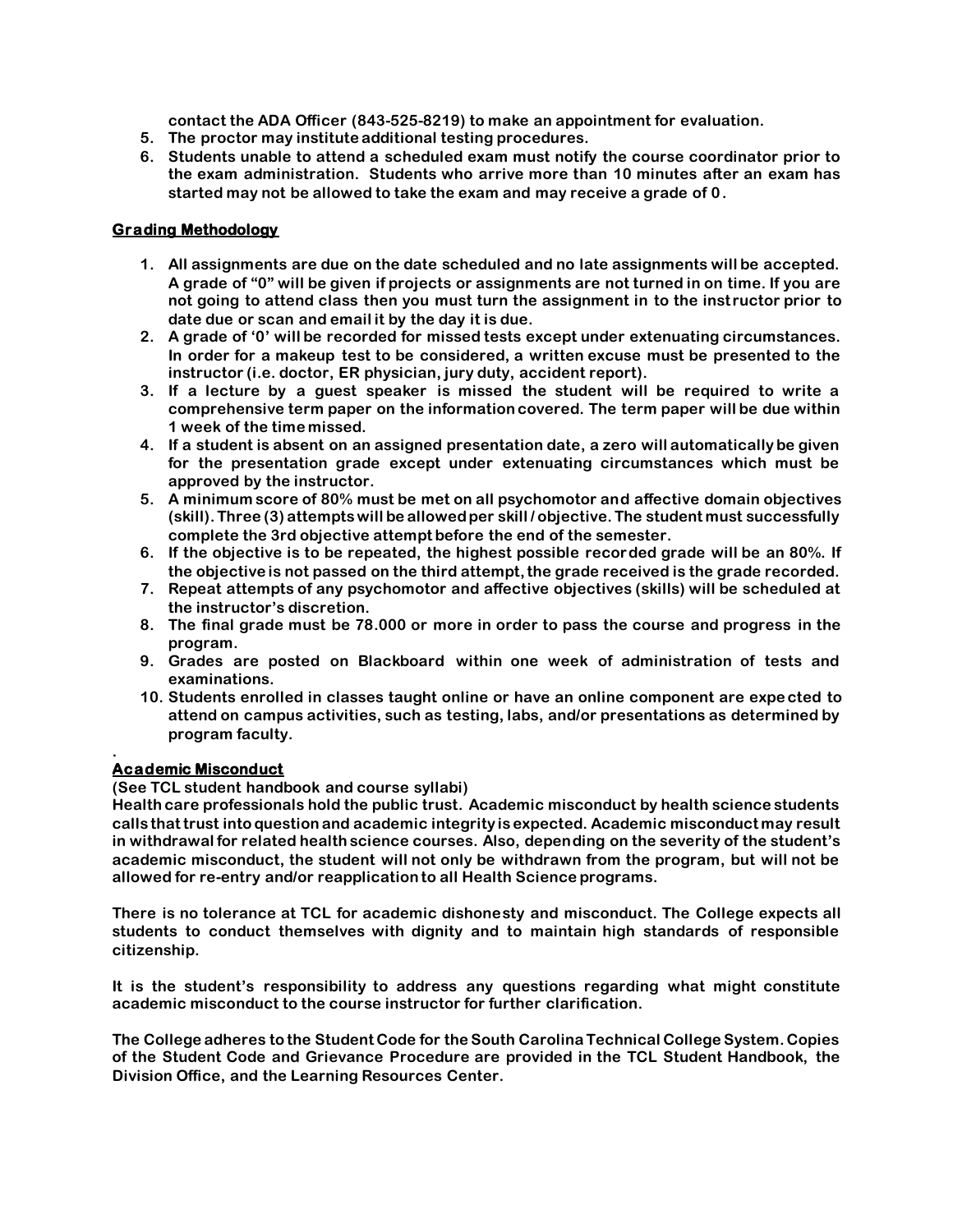**It is a fundamental requirement that any work presented by students will be their own. Examples of academic misconduct include (but are not limited to):**

- **1. Copying the work of another student or allowing another student to copy working papers, printed output, electronic files, quizzes, tests, or assignments.**
- **2. Completing the work of another student or allowing another student to complete or contribute to working papers, printed output, electronic files, quizzes, tests, or assignments.**
- **3. Viewing another student's computer screen during a quiz or examinations.**
- **4. Talking or communicating with another student during a test.**
- **5. Violating procedures prescribed by the instructor to protect the integrity of a quiz, test, or assignment.**
- **6. Plagiarism in any form, including, but not limited to: copying/pasting from a website, textbook, previously submitted student work, or any instructor-prepared class material; obvious violation of any copyright-protected materials.**
- **7. Knowingly aiding a person involved in academic misconduct.**
- **8. Providing false information to staff and/or faculty.**
- **9. Entering an office unaccompanied by faculty or staff.**
- **10. Misuse of electronic devices.**

#### **Classroom Computer Policy**

**Only assigned computer activity will be conducted during class time. If a student is observed accessing a computer for any reason other than assigned activities, the instructor can mark student absent from class or dismiss student if behavior continues. Exceptions will be made on an individual basis and must be discussed with the instructor prior to the start of class.**

#### **Cell Phone and Electronic Devices Policy**

**All cell phones and electronic devices including smart watches (other than required for class activities) will be turned off and stored before class starts. If a student's cell phone rings or if a student is observed texting or engaging in any other cell phone activity during class time, the instructor can deduct attendance from the student and/or ask the student to leave.** 

#### **Students may not record lectures unless permission is granted from the instructor prior to each class recorded. If a student is found to have recorded an instructor or class member without permission, the student risks removal from the program.**

**Exceptions will be made on an individual basis and must be discussed with the instructor prior to the start of class.** 

#### **Attendance**

- **1. Students will be expected to accept their responsibility for successful completion of course objectives and to demonstrate sincere interest in professional development by attendance at every scheduled class and lab.**
- **2. When a student is unable to attend class due to illness, death in the family, etc., that student will be responsible for notifying the instructor (not sending a message with another student) prior to the class or lab from which the student will be absent.**
- **3. Any student absent from class is responsible for:**
	- **a. Obtaining all handouts**
	- **b. Acquiring material discussed in the missed class by contacting a classmate before class to assist with notes taken, etc.**
	- **c. Submitting assignments due**
	- **d. Understanding any quizzes cannot be made up (unless extenuating circumstances exists with proper documentation).**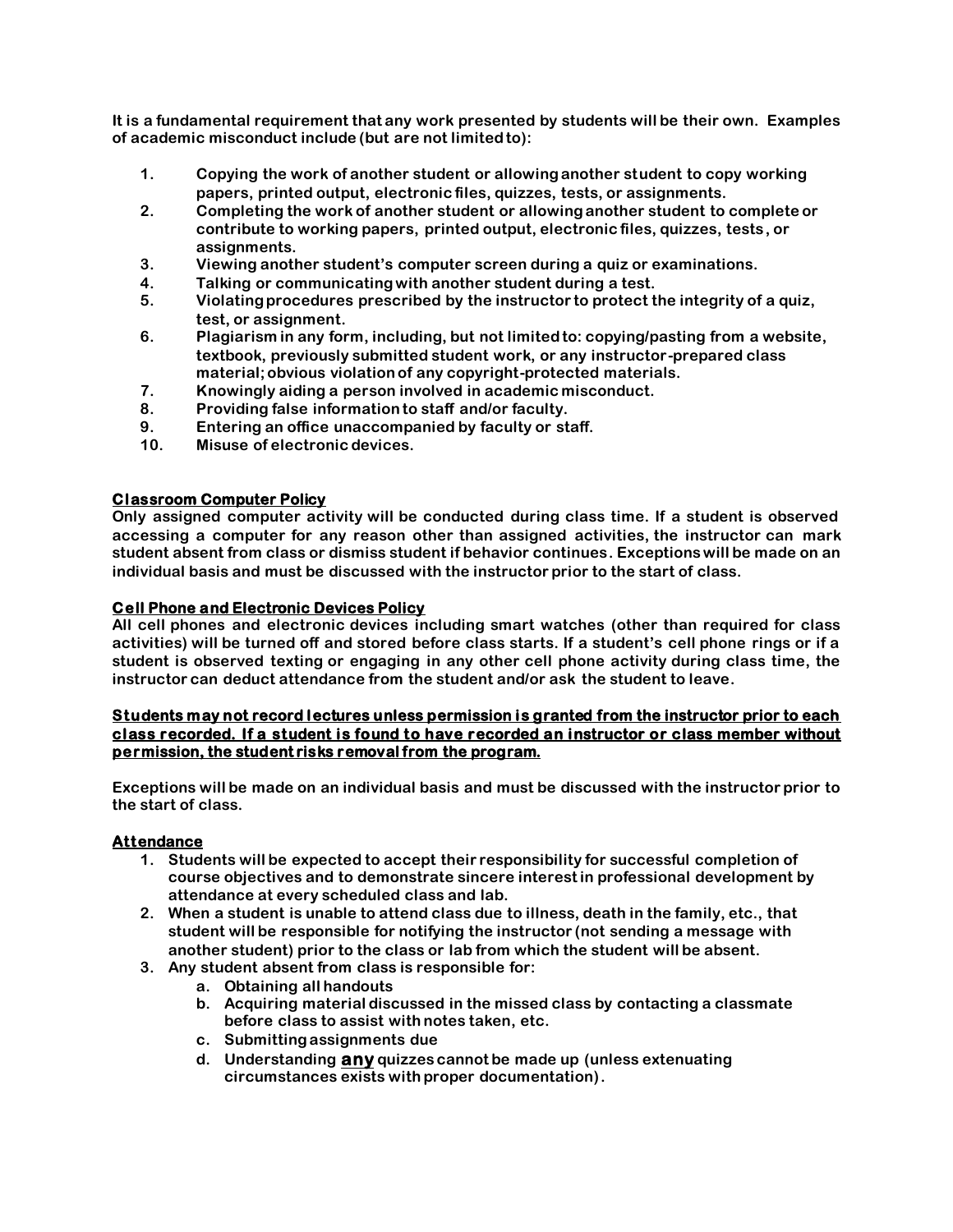- **4. A total of 2 unexcused absences from lecture, lab or a combination of these will be permitted without penalty. (See tardy and early departure policy below.) Each absence, tardy or early departure thereafter from either lecture or lab will result in the deduction of points from the student's final grade (professionalism).**
- **5. Any student who is late for class should enter quietly as to not disrupt activities already in progress or other students in the learning process. The program faculty expects that students will be on time for each and every class and lab. A student will be counted tardy if they are 1 to 10 minutes late for class (according to clock in room where exam is being held). Tardiness of more than 10 minutes is considered an absence of one class period. Faculty expects students to remain in class for the entire period. An early departure is defined as leaving class before class is dismissed by the instructor. Two instances of unexcused tardy, or two of early departure or one tardy and one early departure will equal one absence.**
- **6. If a student never attends or is absent for more than 10% of a class the student will be withdrawn per the attendance policy in the student handbook. Failure to attend class and/or withdrawal from class can negatively impact your financial assistance.**

# **Program Expenses**

**Students are required to purchase the required text books and/or laboratory packets for each professional course, proper shoes, uniforms including lab jackets, a washable watch with a second hand, black and red pens, blood pressure cuffs and stethoscopes. Texts and lab packets for professional courses will have the (MED prefix). Students may also be required to purchase textbooks or supplies for general education courses.** 

#### **Graduation/Licensure Expenses**

**The following items are expenses above and beyond tuition and books that students may expect to incur related to completing their program of choice** 

**Graduation: Rental of cap and gown**

**Exam Fee Credentialing examination fee** 

**Miscellaneous: Although not mandatory, it is occasionally suggested that students supplement their texts as needed for individual student success.**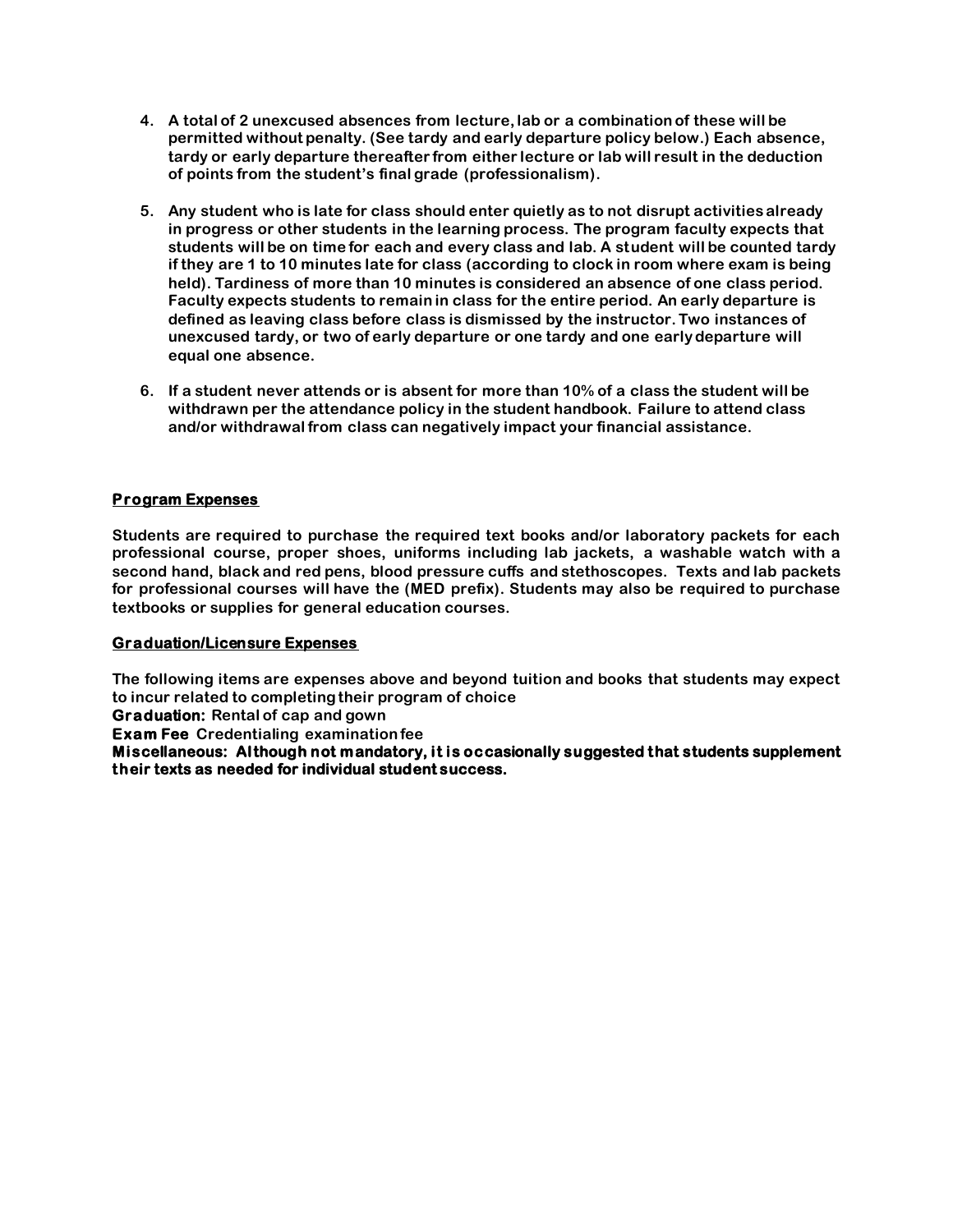# **Medical Assistant Professionalism**

#### **American Association of Medical Assistants (AAMA)**

**MA students are encouraged to join the American Medical Association (AAMA) as their first professional organization. The purpose of student involvement in the AAMA is to assume responsibility for contributing to the profession of Medical Assisting in order to provide for the highest quality of health care and to aid in the development of his/her professional role and responsibilities as a healthcare provider.** 

#### **Guidelines for Professional Conduct**

**Students are expected to follow professional standards of conduct when in the classroom, laboratory, and clinical settings. Guidelines for these standards are as follows:**

- **Provisions of the South Carolina Medical Practice Act.**
- **American Association of Medical Assistants (AAMA) Code of Ethics. (See Appendix A)**
- **Policies and Procedures of the Division of Health Sciences and TCL.**
- **Policies and Procedures of the clinical facility (for clinical experiences and scheduled laboratory sessions within a clinical setting).**

#### **Professional Conduct in Patient Care Environments**

**Externships are held in patient care environments, students are expected to present a neat, professional appearance which includes personal grooming and compliance with both the TCL dress code and any additional requirements of the facility. Students demonstrating inappropriate behaviors in a patient care setting will be dismissed from the facility, undergo disciplinary procedures including possible dismissal from the program, and may be assessed grading penalties related to the behavior. During externship experiences, students whose behavior does not conform to professional standards of conduct may be dismissed from the cl inical setting by either the facility or the MA program director. A student who is pulled from a site and has to be placed in a second site can forfeit all hours completed from original site and may be responsible for obtaining a new site if reasons are found to be the fault of the student. Two dismissals or removals for a student's noncompliance with site or school rules will result in removal from the program. A student whose behavior threatens or endangers the wellbeing of the patient will be terminated from the program and a grade of "F" will be issued for the course.** 

#### **Personal Appearance**

**Throughout the Medical program, the development of professional behaviors is emphasized. This includes professional appearance. Because guests (lecturers, patients/clients, family members, prospective students, and more) frequently visit our department and program at a variety of times, it is necessary to put forth a professional image. It is equally important that students be appropriately attired when attending off campus activities. Even though professional attire can vary significantly, the department views the following as a minimum standard for professional attire in courses/classes, lab sessions, and field trips. Appropriate attire during clinical education experiences is stated below:**

#### **MED Classroom and Laboratory Attire**

#### **UNIFORM POLICY**

**The patient's first impression is primarily based on appearance. Patients have more confidence in a clinician who is well groomed and presents a professional appearance. Therefore, TCL MA Program adheres to the following student uniform policy related to all MED classes including externship.**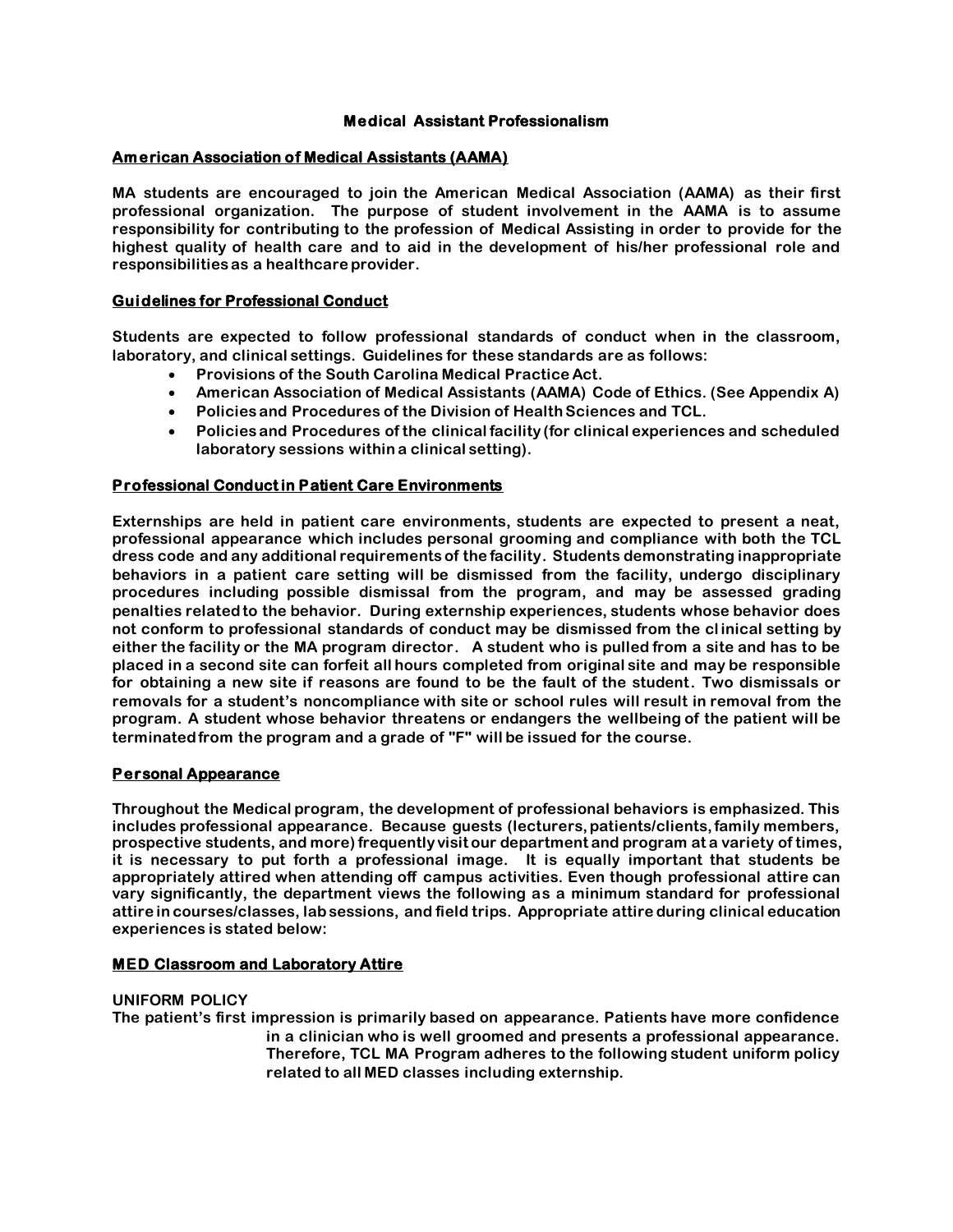#### **ALL STUDENTS**

- **1. Name pins and TCL photo ID are to be worn on campus.**
- **2. Students must be in required, properly fitting uniform and comply with all regulations of the Medical Assisting program of study. White clinical lab coats with TCL patch on left sleeve are to be worn during all lab activities and during externship as necessary. Patch must be replaced if it becomes faded. Scrub jackets are optional. If scrub jacket is worn it must be the same color as the uniform with a patch on the left sleeve and be worn with name pin and TCL photo ID. White lab coats are still required even if scrub jackets are purchased.**
- **3. Student uniforms are to be worn for all class and lab sessions. Students may wear the student uniform only during activity associated with the college program.**
- **4. Uniforms must be clean, pressed and in good repair.**
- **5. Undergarments are required, must provide appropriate coverage, and be color coordinated with uniform or not visible.**
- **6. Safe footwear that is not perforated or permeable is mandatory. Plain black or white leather shoes with black or white shoelaces, no color logos and/or designs, are suggested. Entire foot must be covered. No sandals, canvas, or open toe shoes. Running shoes containing mesh are not permitted.**
- **7. Clinical facilities may have different uniform requirements than detailed in this policy.**
- **8. Visible tattoos need to be covered at all times on campus and during externship.**
- **9. Jewelry must be kept to a minimum. Earrings are to be studs only (no larger than 10-13mm) , a watch with a second hand, and wedding or engagement rings only. If necklaces must be worn for sentimental or religious reasons they must be tucked under a crew neck tee shirt for safety purposes. No additional visible body jewelry may be worn during class or during externship.**
- **10. Hair must be arranged in a style that keeps it secured and off the collar. Fasteners should be of neutral color. Bows or ornate fasteners are not appropriate.**
- **11. For patient safety, fingernails must be of fingertip length, neatly trimmed, filed, and clean. Students may wear clear unchipped nail polish. Acrylic, gel, or silk wrap nails are not allowed.**
- **12. No chewing gum in MED clinical settings or externship.**
- **13. Students must adhere to the smoking policy of the TCL campus and clinical facility in which they are placed. Smoking is highly discouraged by all health care professionals and if a student smokes, care must be taken to remove odors from clothing, skin and hair prior to entry of the Health Sciences building or clinical facility.**
- **14. Proper personal and oral hygiene are required Since practicing as a medical assistant involves close physical contact with patients, during clinical experiences students are required to maintain professional standards of hygiene and grooming at all times. Daily showering/bathing, use of unscented deodorant, clean clothing, well-groomed haircut, and conservatively trimmed hair including mustache and beard, are required of all students at all times. Because some students and patients may be sensitive to scent, grooming products used should be unscented and colognes and perfumes should not be used**

#### **FEMALES**

**Females should wear properly fitting scrubs with college patch on the left sleeve. Patch must be replaced if it becomes faded. Tops must have proper fitting neckline. If long V-neck tops are worn, a plain white, short-sleeved, or long sleeved crew or mock neck shirt is to be worn under scrub top.** 

#### **MALES**

**Males should wear properly fitting white scrubs with college patch on the left sleeve. Patch must be replaced if it becomes faded. Tops must proper fitting neckline. If long Vneck tops are worn, a plain white, short sleeved, or long sleeved crew or mock neck shirt to be worn under scrub top.**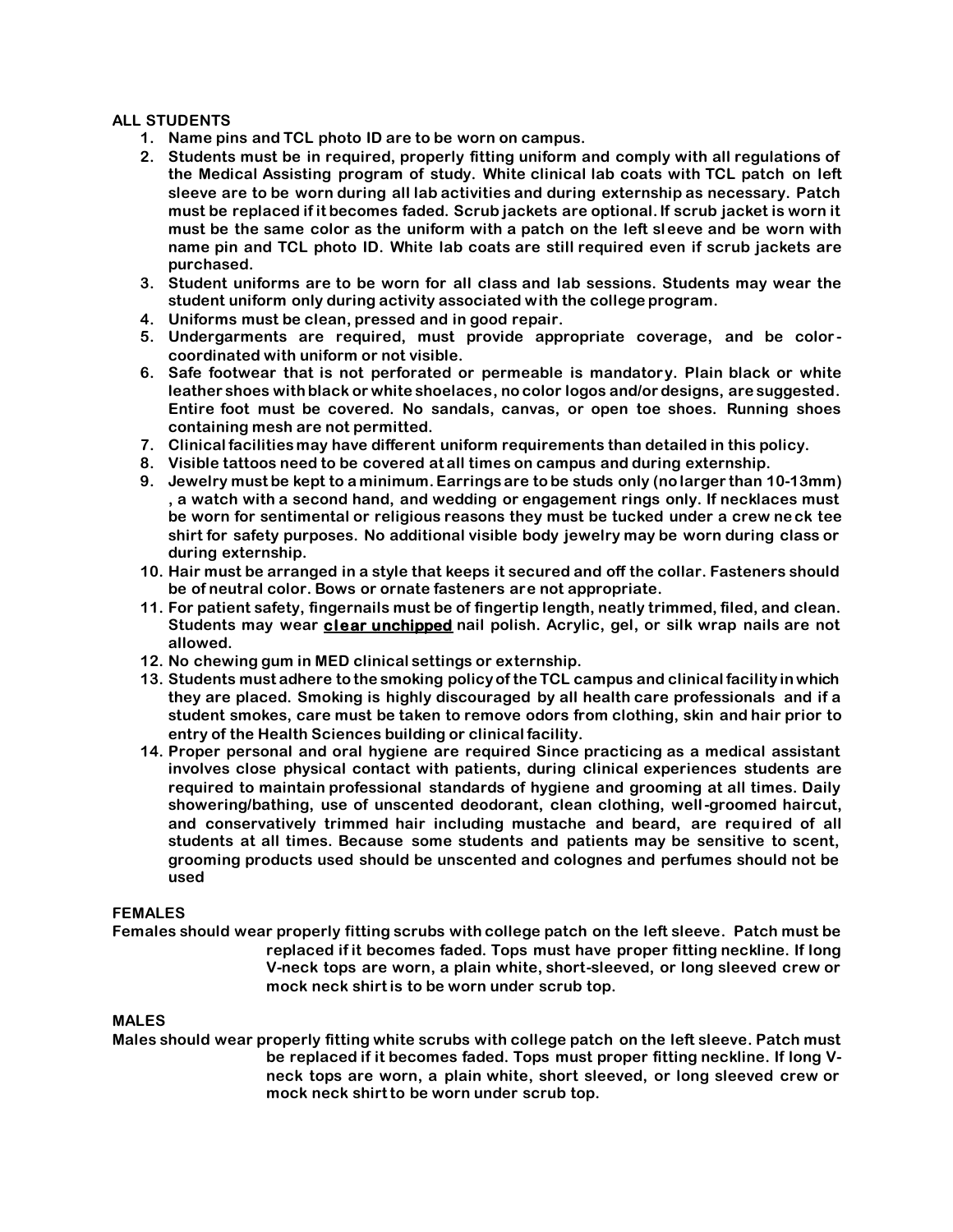**Name pins may be purchased from Uniforms for the Low Country, 1400-A Ribaut Rd., Port Royal, 843-524-9355 or Buff's, 1507 Salem Rd., Beaufort, and 843-524-3600. Orders should be placed at least 3 weeks prior to start of clinical.**

**Students may also opt to have their names professionally embroidered on the top left side of the scrub tops above any pocket.** 

# **MA Laboratory**

**.**

#### **Laboratory Partners**

**In the clinical setting, students will treat a wide variety of patients. To help prepare students for this diversity in clinical practice, students will be required to practice laboratory activities with all classmates.**

**MA laboratory sessions are designed to recreate the clinical setting. It is thus important that each student in the laboratory setting be afforded the same courtesy, dignity and respect that would be provided to a patient receiving professional services. Lab sessions addressing specific areas of anatomy will require that the associated body parts be exposed. It is the obligation of each student to provide proper positioning and draping for his or her laboratory partner.**

#### **Photographs**

**Photographs of classmates with prior permission may be taken during lab sessions if they do not disrupt the class. Any photographs taken during lab are for personal viewing only and may not be posted on any internet sites or other media outlets without written permission of the program director and all persons included in the photograph. Posting of photographs without such permission is grounds for dismissal from the program.**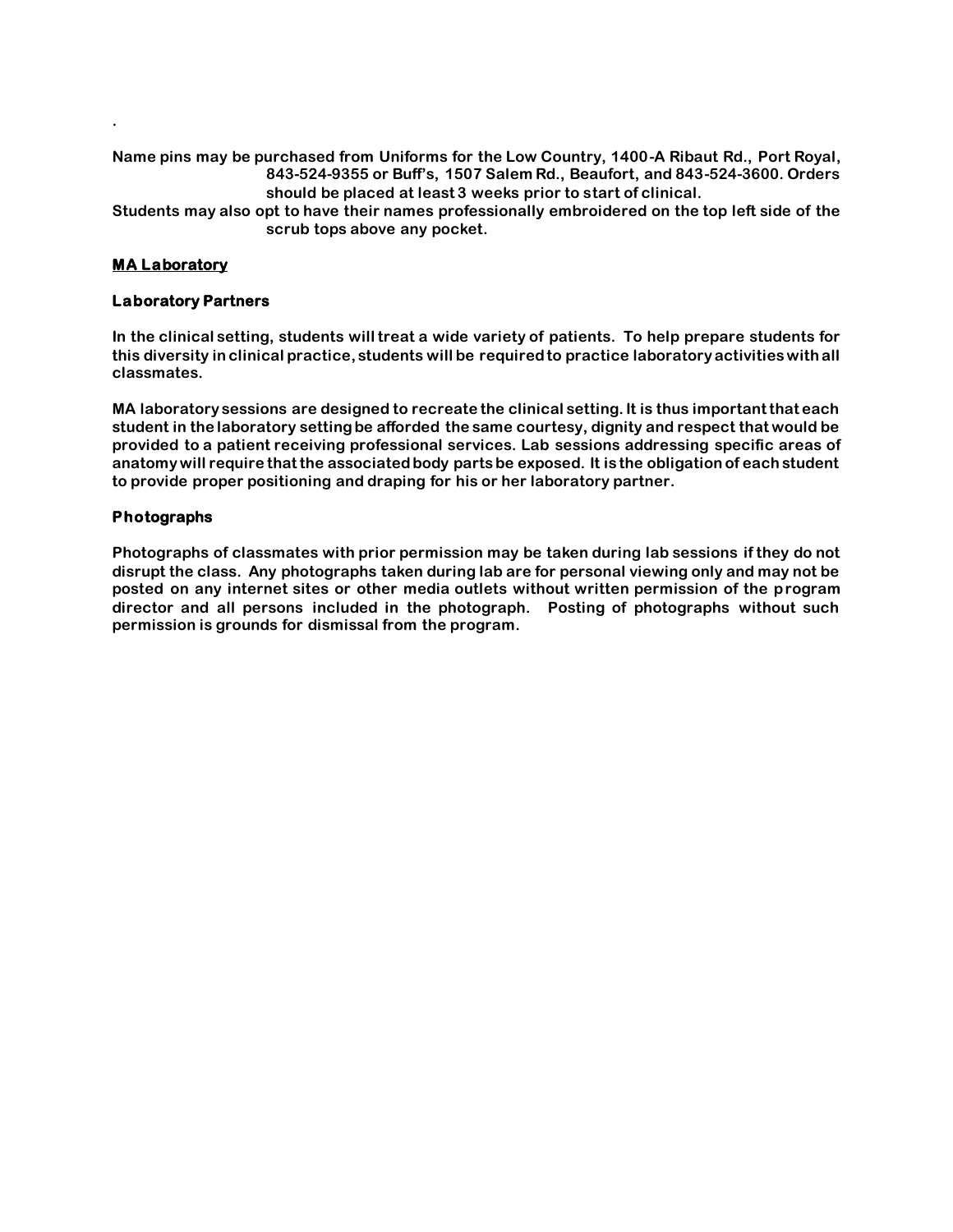#### **MA Externship**

#### **Overview of the TCL Clinical Education/Externship**

**Externship experiences are an integral and vital part of preparing MA students for clinical practice. Clinical education allows students to integrate theories from the basic and clinical sciences with patient care. At the same time, students involved in clinical education refine didactic skills, acquire knowledge, and develop professional values. When engaged in externship, MA students work with experienced medical professionals who act as clinical instructors.** 

**The following class is designated to offer externship/clinical education within the MA curriculum:**

**MED 117: Clinical Practice-up 10 weeks, Externship Education (160 hours)**

**Specific dates and times for each student's clinical experience will be provided to students before the start of the appropriate semester. The assigned site and the student will determine the schedule based on the sites availability to monitor the student and all hours must be completed within the ten-week time frame. Schedules are subject to change at the discretion of the site and or the MA program director. Students may not adjust their schedule without approval of the MA Program director.**

#### **Attendance**

**In the event of an unavoidable clinical absence, the student must comply with the following protocol:** 

- **1. Students are required to follow the "call-out" procedures of the clinical facility to which they are assigned.**
- **2. In addition, the student must telephone the MA Program no later than 8 am of the clinical day that will be missed.**
- **3. Failure to follow these procedures will result in course failure. "No call, no show" during a clinical assignment is unprofessional conduct and the student will be withdrawn from the program.**

**In the event of missed clinical hours, students will be required to make-up clinical education time as deemed appropriate MA Program director or Externship coordinator. TCL academic faculty encourage any missed clinical education hours to be made-up whenever possible. Make-up hours are scheduled at the convenience of the clinical site.**

#### **Clinical Education Schedule**

**Students are expected to attend all scheduled clinical education hours. The specific hours of each clinical education experience will be determined by the clinical instructor. For many clinical sites, scheduled hours will include weekend and evening hours. The clinical instructor has the final authority when determining a student's schedule for clinical education.** 

#### **Assignment of Clinical Education Sites**

**In order to provide students with varied and comprehensive clinical education experiences, various clinical sites within a wide geographical area are utilized as part of clinical education. Although clinical education sites are typically local, students may be placed in a 60 mile radius outside the local area or their home due to the availability of appropriate clinical slots. In such cases, the student will be responsible for all transportation. The MA program Director or Clinical Coordinator will assign students to clinical facilities based on site availability and curr icular needs. Student preferences for clinical sites will be considered during the assignment process. This does not guarantee that a student will be assigned to a requested facility. The final**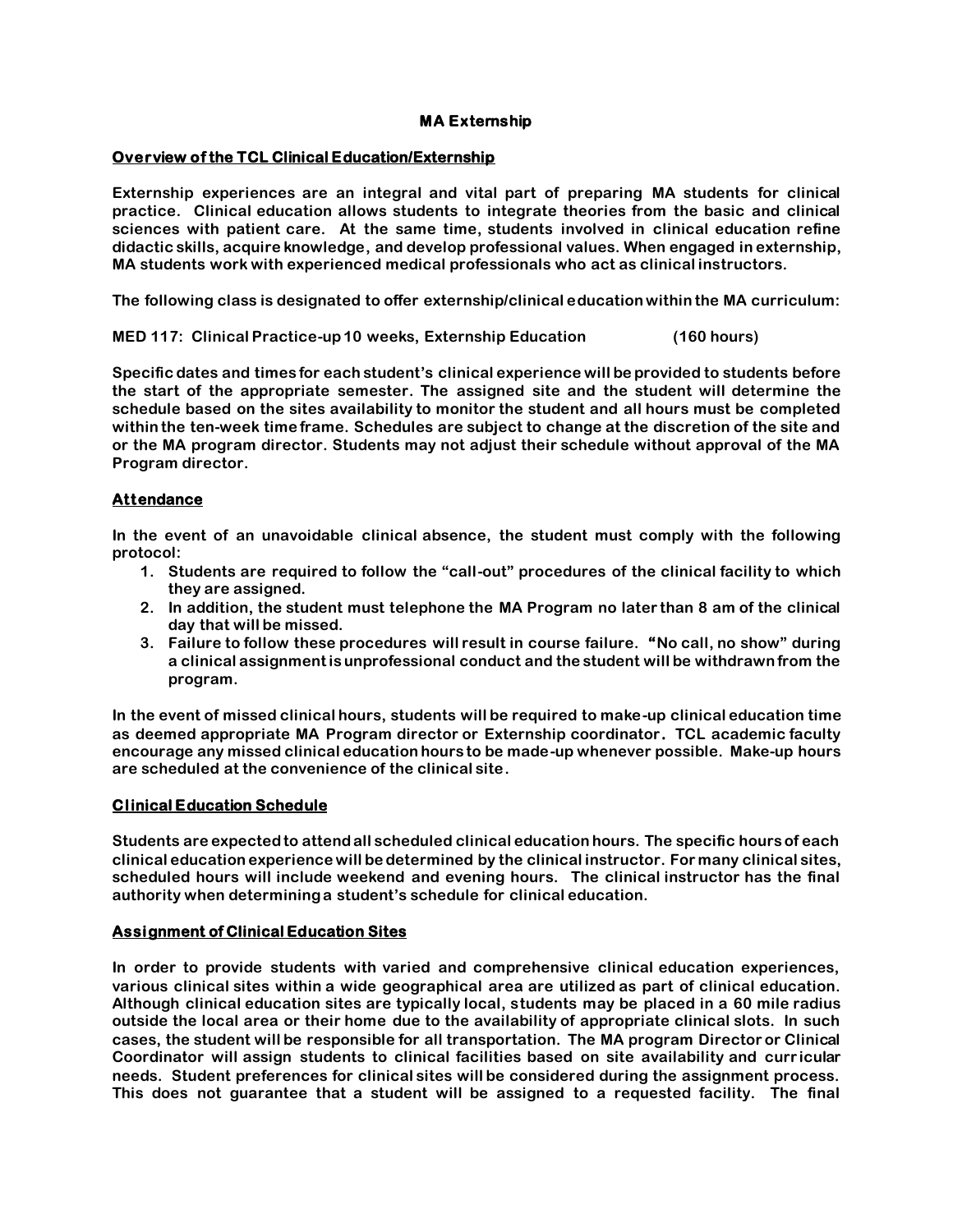**determination of clinical assignments is made by the MA program Director or Clinical Coordinator. Students are not permitted to negotiate with clinical sites for placement. Should a student wish to have a clinical site added to the listing of available clinical sites, the student should make such a request in writing to the MA program director with contact information of the person at the facility willing and able to negotiate a contract with TCL.** 

**Family members attending the MA program may not be assigned to the same clinical environment. In addition, students may not be assigned to the same clinical environment in which themselves or a family member is employed. Students must obtain approval from the MA program director prior to assignment of a site in which any family member is assigned or employed.** 

**The MA Program Director/Clinical Coordinator will provide the clinical sites with student assignments and applicable student information prior to the scheduled start of a clinical education assignment. The student information packet will include the following items: a completed copy of the Student Data Sheet, student performance evaluation forms, a copy of the appropriate syllabus, pertinent health records, drug screen, CPR card and a completed background check.**

# **Conviction of a Crime**

**Students in the MA Program are required to have criminal background checks in order to complete clinical education assignments. Depending on the policies and procedures of the clinical site, conviction of a crime (other than a minor traffic violation) may make a student ineligible for scheduled clinical experiences. Students in the MA program must be eligible to complete their clinical education at available clinical education sites. This type of history can also make a student ineligible to take national credentialing exams and limit potential employment opportunities.**

# **Clinical Site Visits by TCL MA Faculty**

**In addition to telephone communications, clinical site visits promote communication and interaction between the clinical education site and the TCL MA Program. Clinical site visits by any TCL Health sciences faculty member/clinical coordinator or program director. If an MA student is witnessed to be unprofessional it will be reported to the MA program director. Visits can also be made at any time by the request of the clinical instructor on site or the student if they feel it to be necessary. For clinical sites within the TCL four-county service region, MA faculty will make every effort to visit each student at least one time during each clinical education experience. Such visits will be scheduled at the convenience of the clinical facility. Faculty will document clinical site visits utilizing a Clinical Site Visit Form.** 

#### **The responsibilities of the student are to:**

- **1. Complete all necessary academic requirements leading up to the clinical education experience. Students not meeting these requirements as outlined in the MA and TCL Student Handbooks will not be permitted to enroll in clinical education courses.**
- **2. Complete all necessary pre-clinical education requirements as outlined in the course syllabus, and the MA, Health Sciences Division, and TCL Student Handbooks.**
- **3. Actively participate in the clinical site selection process.**
- **4. Contact the clinical site to which they are assigned prior to the start of the clinical education experience. With this initial contact, students should introduce themselves and request information from the clinical site regarding the clinical schedule, dress code, potential interview etc.**
- **5. Provide clinical sites with any required information including but not limited to contact information, immunization and health status, proof of insurance, etc.**
- **6. Complete an additional Criminal Background Check if required by the site.**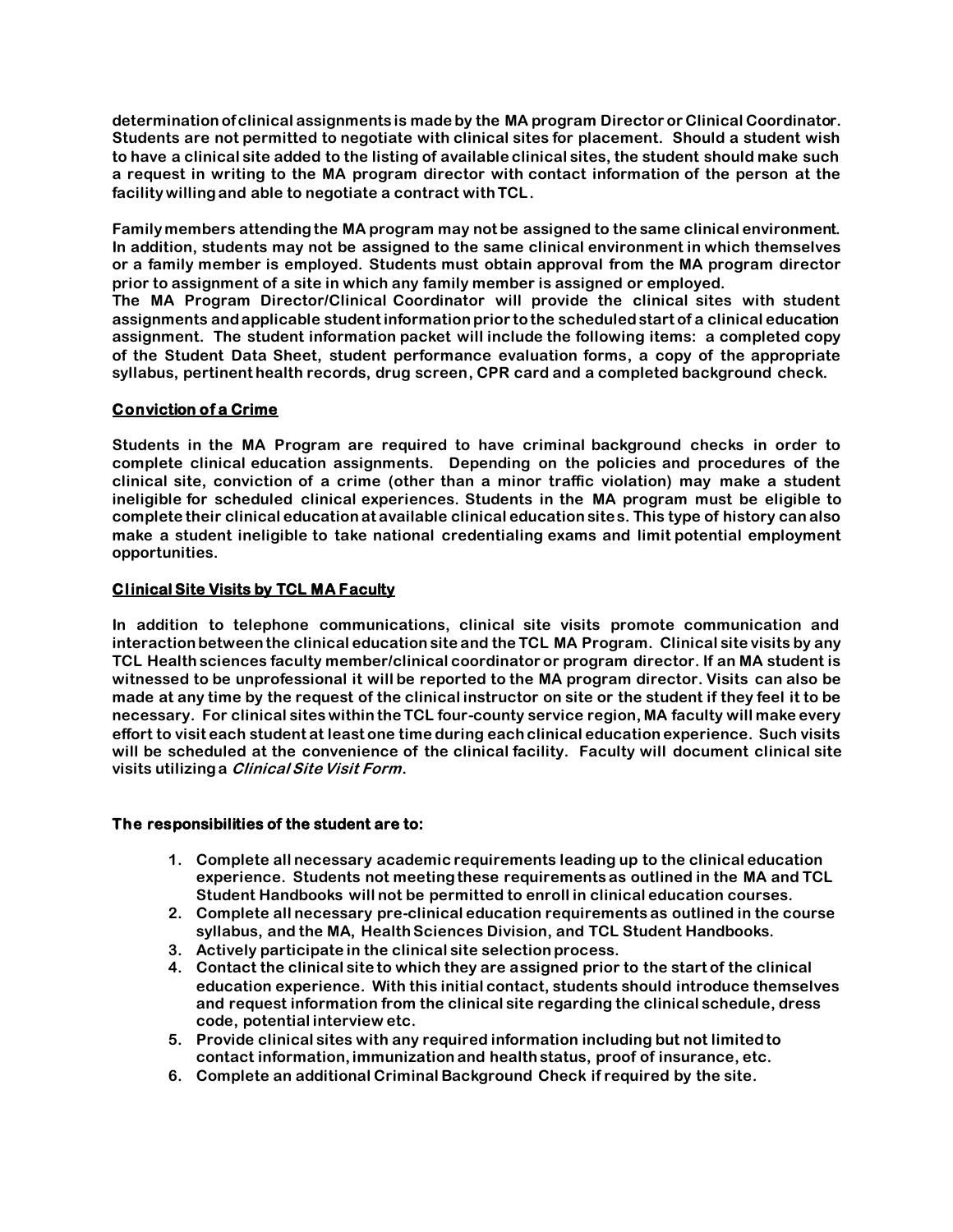- **7. Participate in additional alcohol/drug screening processes or additional immunization processes if requested.**
- **8. Comply with all policies and procedures of the clinical site including those related to smoking, phone use, dress code, personal appearance and behavior standards.**
- **9. Attend all scheduled clinical education experiences as directed including any weekend or evening hours as assigned by the clinical education site. Students must be on time for all clinical education experiences. Tardiness will not be tolerated.**
- **10. Adhere to the ethical standards of practice and conduct as outlined by: the South Carolina Medical Practice Act, the American Medical Association (AMA) Standards of Ethical Conduct for the Medical Assistant (See Appendix A), Policies and Procedures of the Division of Health Sciences and TCL, and the policies and procedures of clinical facilities.**
- **11. Complete all required assignments and clinical evaluation forms per the course syllabus including instructor assigned exam preparation activities.**

# **Student Accountability**

**During clinical education experiences, each student is a representative of the TCL MA Program. As such, students must comply with all TCL and MA Program policies when participating in clinical education. In addition, when students are at a clinical site, they are responsible for abiding by all policies and procedures of that clinical site.** 

# **Student Use of Downtime**

**Students will find that most of their time in a clinical facility is spent in direct patient care or in activities that relate directly to patient care, such as documentation. Should students find themselves in the position of having downtime while at a clinical site, they should offer their time to assist the clinical instructor or other members of the department. Should a student's assistance not be needed at that particular time, the student should engage in professional development activities such as reading a professional journal, learning about a specific intervention technique or condition, or if permitted, observing another professional at work. Students should not be making personal phone calls from the clinic, engaging in idle chatter while at the clinic or performing any other non-professional tasks (such as reading the paper, reading non-professional magazines, filing nails, etc) while at the clinical site. Students may not use cell phones except during scheduled breaks.**

#### **Student Dress Code and Personal Appearance**

**When in the clinical setting, students' apparel and grooming must conform to health, sanitation, and safety standards. Students thus must adhere to the MA Program uniform requirements.**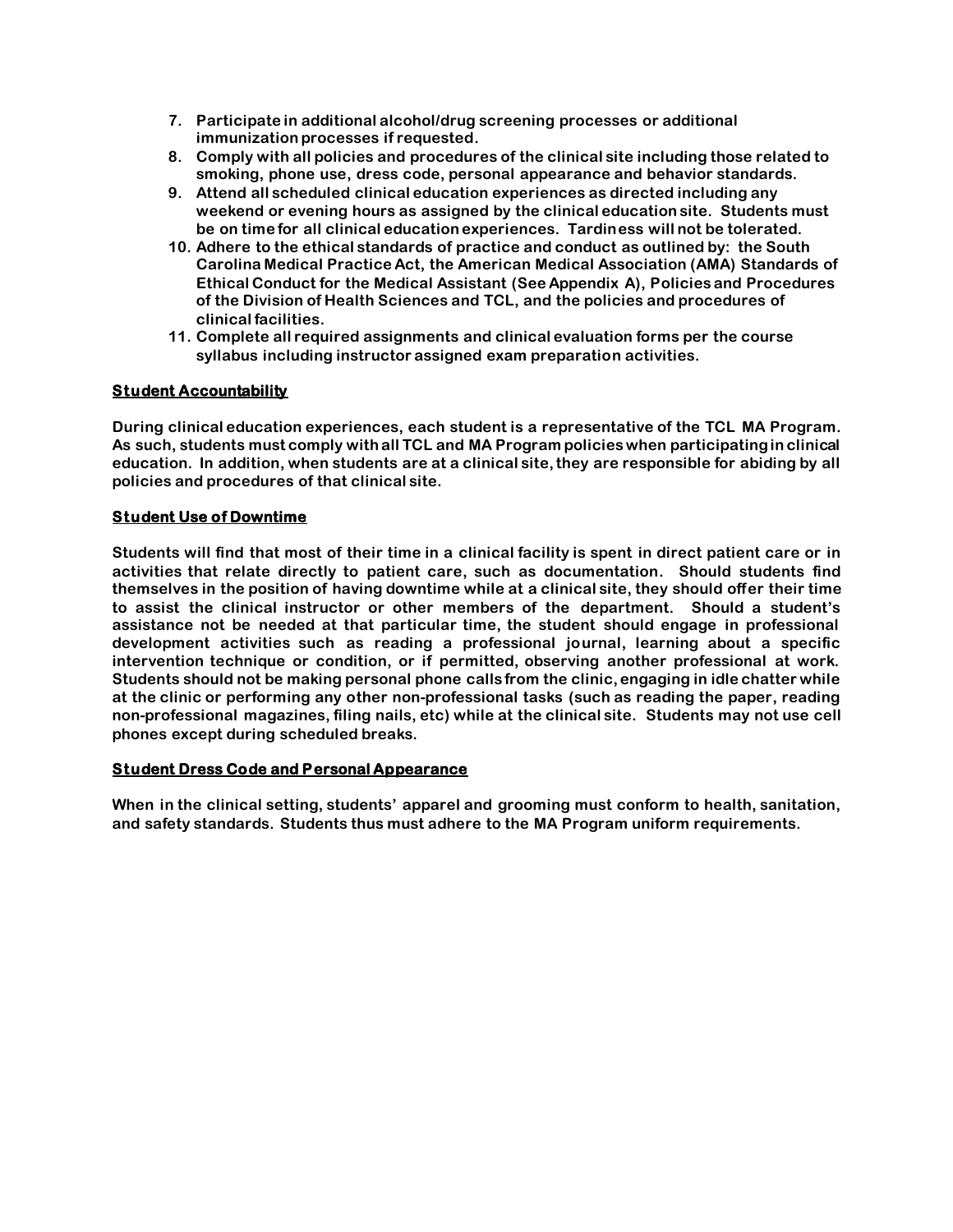# **Safety**

**For a complete overview of campus security procedures refer to the TCLStudent Handbook which is available online at www.tcl.edu.**

#### **Laboratory Safety and Informed Consent**

**The purpose of laboratory-based clinical training in MA education is to allow students to develop safe and competent performance in administering Medical measurement and intervention procedures before applying these techniques to patients in a clinic. Students in the MA program thus participate in a variety of educational activities that require them to role play as a "medical assistant" and as a "patient". Activities include, but are not limited to participation in EKG, vital signs, throat culture, needle handling, physical activities such as lifting, carrying, using crutches and wheelchairs; forms of physical exertion. Although carried out as a part of the typical coursework in a MA program, participation in these activities may involve some degree of risk. It is the responsibility of each student to exercise common sense and judgment while engaged in learning activities. If for any reason a student is uncomfortable regarding the safety of an activity, it is the responsibility of that student to consult with an instructor prior to engaging in the activity. Students must sign the Laboratory Consent Form prior to participating in laboratory activities. A copy of this form is included in Appendix B of this handbook.**

All laboratory equipment used for skill development must be used under the supervision, or with **the approval of, MA faculty members. MA faculty members will check equipment safety prior to use in scheduled laboratory sessions. All equipment is to be inspected and necessary calibration performed on an as-needed basis. All relevant operating instructions will be kept in the Equipment File.** 

**The MA Program maintains accessible Material Safety Data Sheets (MSDS/SDS) for all chemicals used within laboratory sessions.** 

#### **General Safety Rules**

- **1. Students should be aware of evacuation procedures and the location of fire extinguishers.**
- **2. Hazardous conditions, broken equipment and defective tools should be reported to the instructor, the MA Program Director, or the Division's Administrative Assistant.**
- **3. Never overload electrical circuits.**
- **4. Never use chairs, carts, tables, counters, boxes, or other substitutes for ladders or work platforms.**
- **5. Obtain operating instructions for all unfamiliar equipment. After use, put all equipment back in the proper place. Disconnect all electrical cords by grasping the plug and carefully disengaging.**
- **6. Wipe up all spills immediately, regardless of who caused the spill. If unable to completely clean up the spill or if the floor remains slick after cleaning up the spill, report the area to the Division's Administrative Assistant. She will then contact the appropriate personnel for the clean-up.**
- **7. The use of alcoholic beverages, narcotic drugs, or derivatives thereof on College property or at a college function is strictly prohibited.**
- **8. If students are uncertain about any situation, they should consult with a faculty member before proceeding with an activity.**

#### **Serious Injury or Illness Procedures**

**In the event of a serious injury or illness requiring immediate, emergency medical attention while on campus, activate the Emergency system by dialing 9-911 from any College phone. After contacting 911, report the incident to Campus Security at 986-6971 or 525-8301. Please**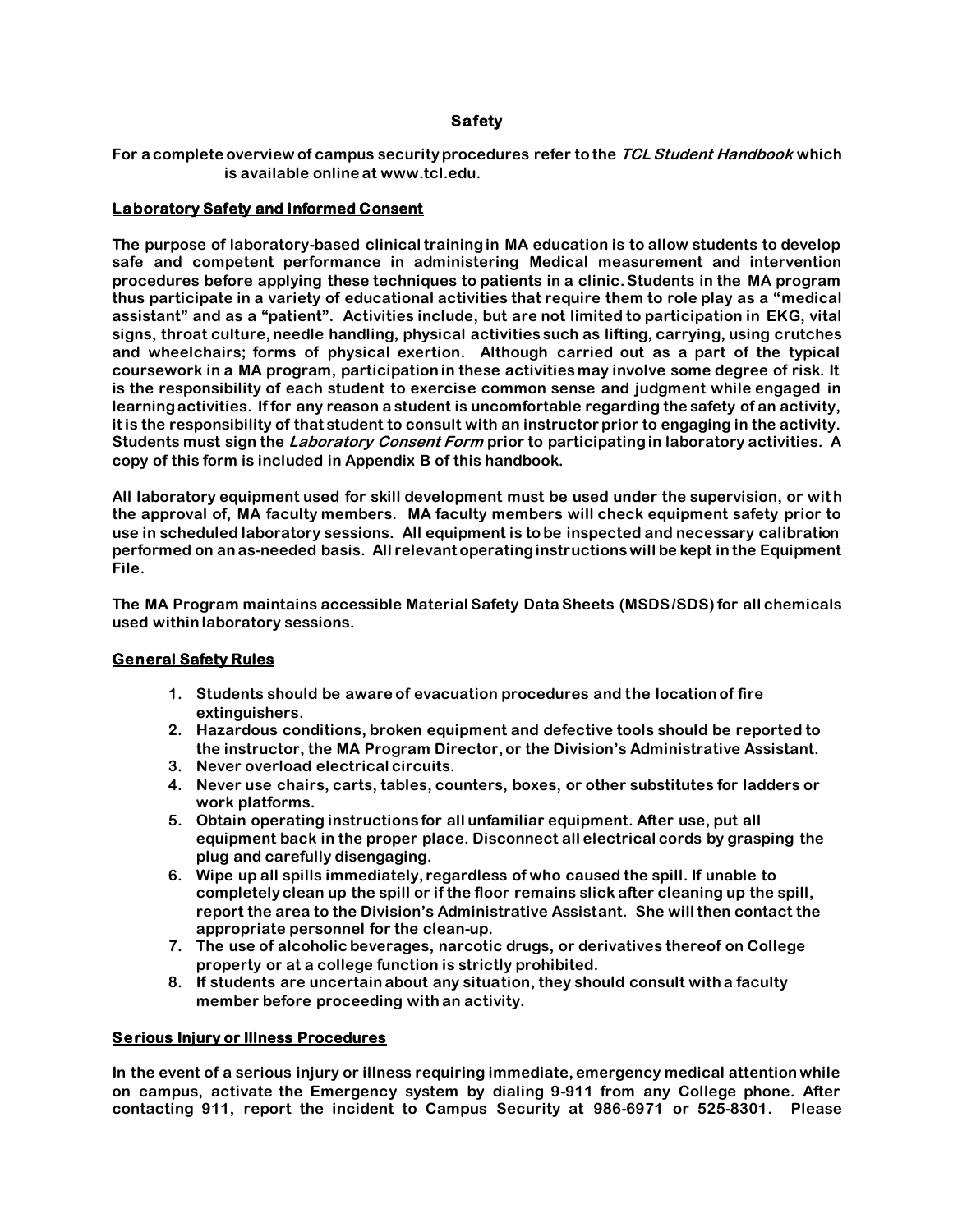**remember to dial 9 in order to obtain an outside line. If appropriate and the student has the background and training required, students should provide emergency first aid following universal precautions in handling body fluids including wearing of gloves and disposing of supplies properly. A small first aid kit is located in the Division's Main Office on the first floor of the Health Sciences Building. Please refer to the TCL Student Handbook related to further requirements regarding accident reporting.** 

# **Physical Plant/Building Problems**

**For any building or physical plant problem, notify the Division's Administrative Assistant and she will notify the appropriate personnel. This would include plumbing problems, spills, blown fuses or other electrical problems, heating/air conditioning malfunctioning, and ventilation problems.**

# **Safety Procedures at Clinical Education Sites**

**When attending a scheduled clinical education experience or a field trip at a clinical site, students should follow the fire and other safety procedures of each clinical site. Such procedures will be reviewed with the student as part of the student orientation process. In the event of an emergency during a clinical education experience, the clinical facility will provide access to health care services through the facility's emergency room or through the 911 system. In the event t hat a student requires health care services, the student assumes all financial responsibility for those services.**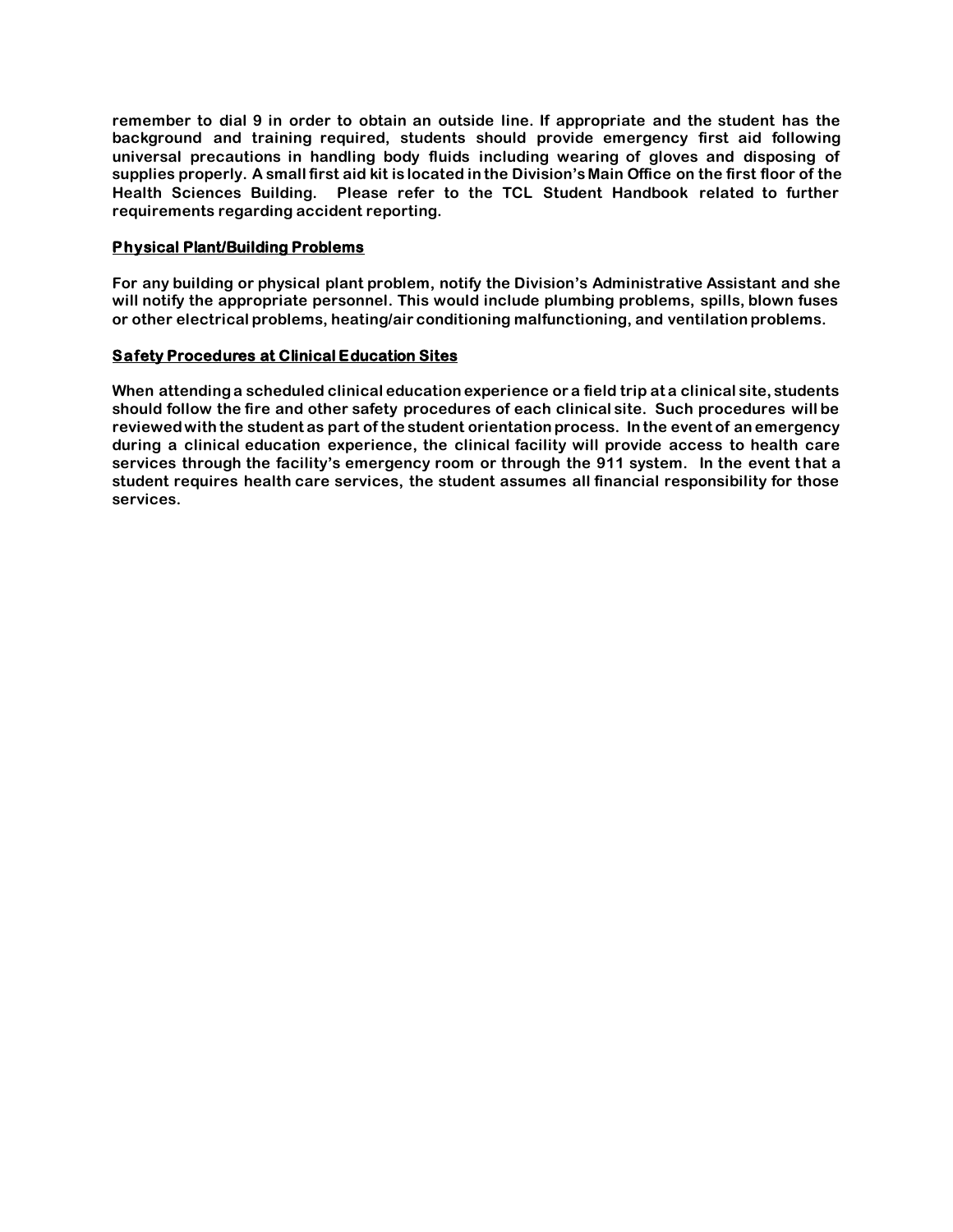# **Appendix A**

**Medical Assisting Code of Ethics | The Medical Assisting Code of Ethics of the AAMA sets forth principles of ethical and moral conduct as they relate to the medical profession and the particular practice of medical assisting.**

**Members of AAMA dedicated to the conscientious pursuit of their profession, and thus desiring to merit the high regard of the entire medical profession and the respect of the general public which they serve, do pledge themselves to strive always to:** 

- **1. 1.Render service with full respect for the dignity of humanity.**
- **2. 2.Respect confidential information obtained through employment unless legally authorized or required by responsible performance of duty to divulge such information.**
- **3. 3.Uphold the honor and high principles of the profession and accept its disciplines.**
- **4. 4.Seek to continually improve the knowledge and skills of medical assistants for the benefit of patients and professional colleagues.**
- **5. 5.Participate in additional service activities aimed toward improving the health and wellbeing of the community.**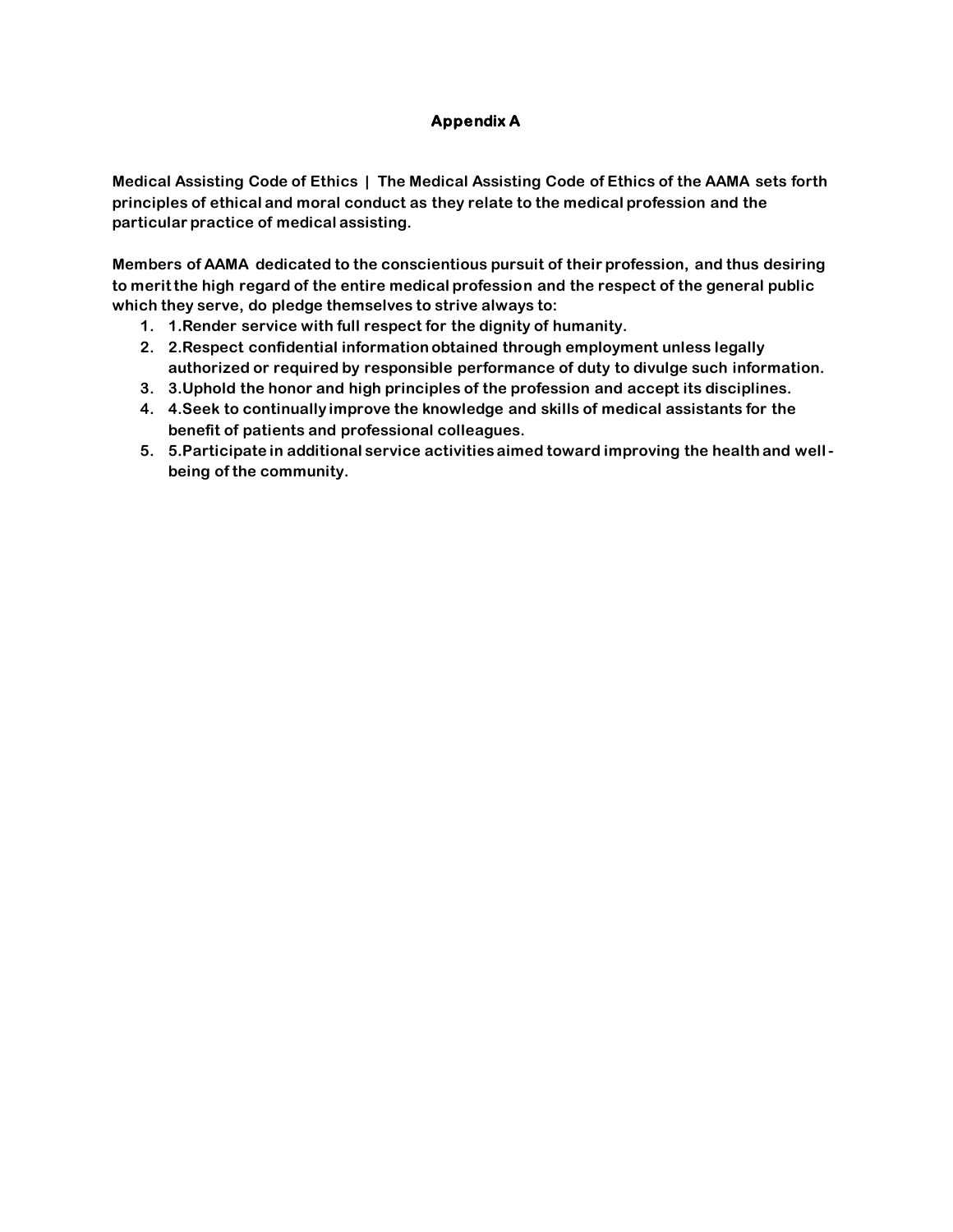# **Appendix B**

#### **Technical College of the Lowcountry Medical Assistant Program Student Consent Form**

| Name                      |  |
|---------------------------|--|
| (Please Print)            |  |
|                           |  |
| Phone <b>Example 2018</b> |  |
|                           |  |
|                           |  |
| Student ID#               |  |

**\_\_\_\_\_\_\_\_\_\_\_\_\_\_\_\_\_\_\_\_\_\_\_\_\_\_\_\_\_\_\_\_\_\_\_\_\_\_\_\_\_\_\_\_\_\_\_\_\_\_\_\_\_\_\_\_\_\_\_\_\_\_\_\_\_\_\_\_\_**

**As a student in the Medical Assistant (MA) Program, you will be participating in a variety of educational activities including, but not limited to, EKG, vital signs, throat culture, needle handling, physical activities such as lifting, carrying, using crutches and wheelchairs; forms of physical exertion. Although carried out as a part of normal coursework in the MA program, participation in these activities may involve some degree of risk. It is each student's responsibility to exercise common sense and judgment while engaged in learning activities. If you are for any reason uncomfortable regarding the safety of an activity due to personal limitations, you are expected to consult with an Instructor prior to engaging in that activity.**

**I certify that I have read the above, and understand the hazards to be faced by program participants. Notwithstanding said dangers, I freely and voluntarily accept such risks involved in such activities, and agree to hold Technical College of the Lowcountry and all of their officers, staff, and faculty free from liability in the event I suffer either personal or property injury or damage, because of, or in the course of, participating in program activities.**

**Signature (in ink) Date**